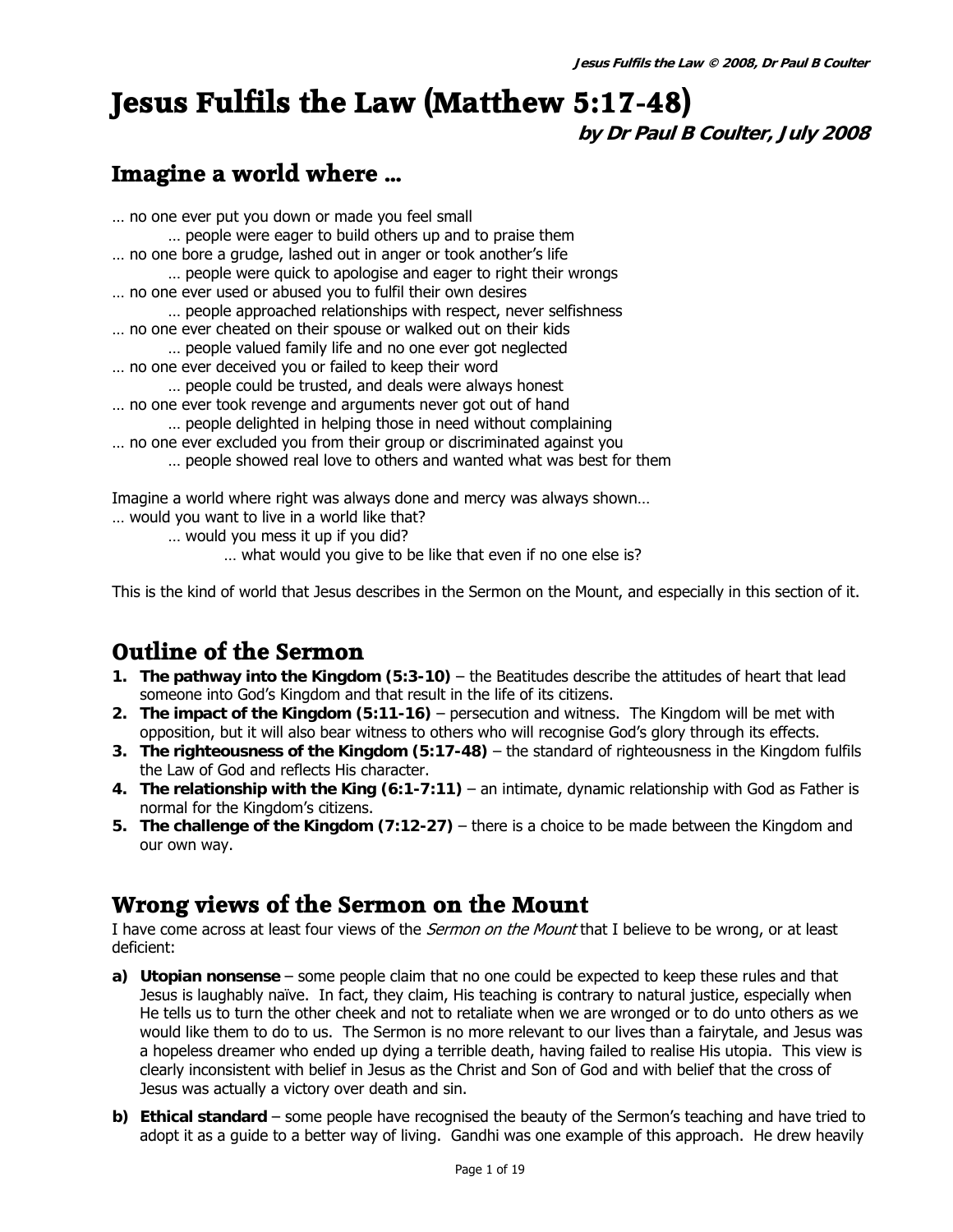on the Sermon on the Mount in his approach to non-violent protest in India, but did not accept the other aspects of Christianity, in particular Christ's atoning death for sin (see Appendix Section 1 for more on Gandhi's view of the Sermon on the Mount). Gandhi's view is, however, unacceptable as the Sermon cannot be divorced from the one who spoke it, or from the context into which it is spoken, including the history of God's revelation to mankind in the Old Testament and the story of Matthew's Gospel, which leads inevitably to Christ's death and resurrection and to the apostolic proclamation of their significance. The ethical teaching of Christ cannot be accepted without also confronting the claims He made about Himself and His call to repentance and to acceptance of His Lordship.

- **c) Future relevance** some people claim that the Sermon is not intended to be obeyed in the present age, but describes how people will live in the future, when Christ's Kingdom is revealed on earth (during a literal Millennial Kingdom). Although it is true that God's Kingdom will not be revealed in its fullness until Christ returns, and it is beyond the scope of this study to examine the differing views about the Millennial Kingdom, this view does not square with the facts that Christ commanded the apostles to teach new believers all that he had commanded them (Matthew 28:20) and said that the Spirit would remind them of all that He had taught (John 14:26) or that the Kingdom of God was a major theme in the preaching of the apostles in Acts (Acts 8:12; 14:22; 19:8; 28:23; 28:31). Clearly Jesus intended His teaching about the Kingdom of God, including the Sermon on the Mount, to become the basis of Christian discipleship, the pattern of Christian living.
- **d) Hypothetical argument**  some people claim that the teaching of the Sermon was simply intended to expose the impossibility of living according to the Law and to rebuke the Pharisees for their legalistic view of salvation. This view has some weight, as this was undoubtedly part of Christ's intention, but it cannot mean that the Sermon was not intended to be obeyed by followers of Christ. People who hold this view tend to emphasise the impossibility of fulfilling what Christ describes, and to make an unhelpful separation between the Law of God and the grace that came through Christ. They see the whole Sermon as a kind of hypothetical argument that is supposed to lead people to the conclusion that obedience is impossible so God must have something else in mind, and that something else is grace. This view doesn't square with the fact that the Sermon was addressed primarily to Jesus' disciples (5:1) or that He clearly expected these teachings to be taken seriously and to be obeyed (see His commands in 5:48 and 7:12, and His warning in 7:26-27).

So, having rejected each of these possible ways of understanding the Sermon, we must find a fifth option, one which takes the Sermon's teaching seriously and that does not divorce it from the person and mission of Christ.

## **The Scribes and Pharisees and the Law**

The Old Testament Law of God was given to Israel through Moses. The Jews call the first five books of the Bible, the books of Moses, the *Torah*. Jewish belief holds that along with the written Law Moses was given additional laws that were passed on through an oral tradition. In fact, this Oral Torah (also known as the Tradition of the Elders – see Matthew 15:2) actually developed from the interpretations of the written Law by Jewish Rabbis starting from the Babylonian Exile (in the  $6<sup>th</sup>$  Century BC) onwards. Eventually these traditions came to be accepted as equal in authority with the written Law. After the destruction of the Temple and the beginning of the Jewish Diaspora in AD 70, there was increasing debate among Jewish scholars known as the Tannaim about the precise meaning of the oral traditions. This process of debating lasted for 130 years until around 200 AD when the conclusions were put in written form in one volume known as the Mishnah. The Mishnah is organised into six orders (sedarim) dealing with different aspects of the Law, each containing between seven and twelve tractates (*masechtot*; literally "webs"). There are 63 tractates in total, and each masechet is divided into chapters (peraqim) and paragraphs or verses (mishnayot, singular Mishnah). In English the *Mishnah* forms a book of around 800 pages.

During the years 200-500 AD, the Rabbinical writings were further developed to include the *Gemara*, which together with the *Mishnah* forms the Talmud. The Gemara consists of analysis of (or commentary on) the laws of the *Mishnah* mainly in the form of of a dialectical exchange between a questioner and answerer. Two different Talmuds were compiled – an earlier less complete one in Jerusalem during the  $4<sup>th</sup>$  Century AD (based exclusively on the views of Rabbis from Judea) and a later, more extensive one in Babylonia in around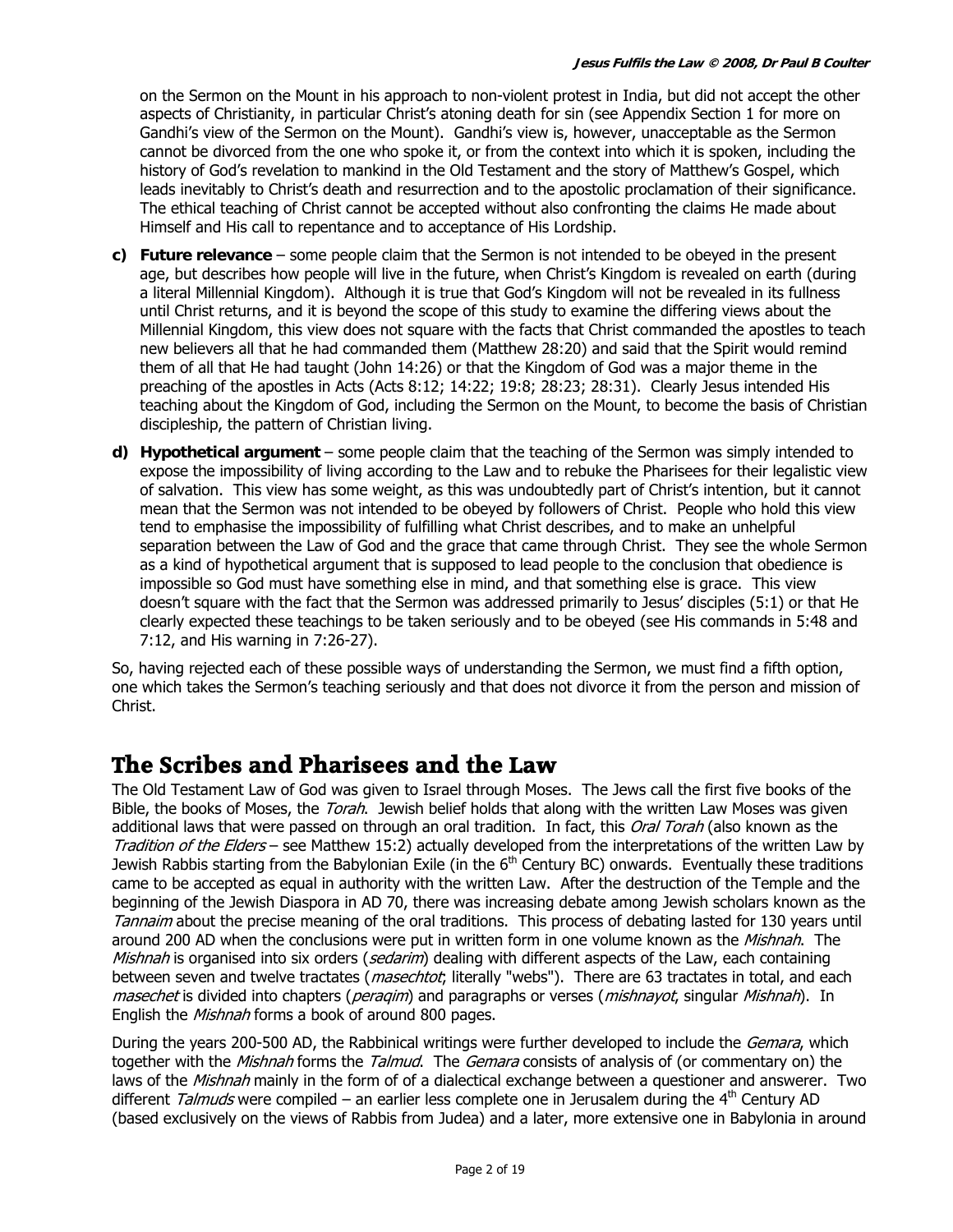500 AD (including the views of Rabbis in Babylonia as well as Judea). Current editions of the Babylonian Tulmud in English extend to between 30 and 70 volumes and over 15000 pages!

The *Scribes* of Jesus' time were a group of scholars who were dedicated to the study of the Law, to making copies of it and to teaching it to the people. The *Pharisees* (meaning "separated") were a religious sect who were dedicated to living in obedience to the Law, and who accepted the authority of both the Old Testament and the Oral Law. To try to avoid breaking the written Law, the Tradition of the Elders attempted to create a "hedge around the law" by adding detail to it. The idea was that at even if one of these additional rules was broken, at least the written Law of God would remain intact. The table below summarises some of the additions to the Law of Moses contained in the *Tradition of the Elders* that are apparent from the Gospels:

| <b>Mosaic Law</b>                                                                           | <b>Tradition of the Elders</b>                                                                                                                                                                                                                                                                                                    |  |  |
|---------------------------------------------------------------------------------------------|-----------------------------------------------------------------------------------------------------------------------------------------------------------------------------------------------------------------------------------------------------------------------------------------------------------------------------------|--|--|
| Refrain from work on the Sabbath (Exodus<br>$20:8-11)$                                      | Harvesting is work. Plucking a handful of grain is harvesting. Therefore<br>Jesus' disciples were quilty of breaking the Sabbath by eating some<br>grain plucked in the fields as they passed through (Matthew 12:1-2).<br>Healing is the work a physician performs. Therefore one cannot heal<br>on the Sabbath (Matthew 12:10). |  |  |
| Fasting, on special occasions, as a sign of<br>repentance.                                  | Fast twice a week (Luke 18:12)                                                                                                                                                                                                                                                                                                    |  |  |
| Tithe, give one tenth, of your income to the<br>Lord (Malachi 3:8-10)                       | Tithe everything, even down to garden herbs (Matthew 23:23). Jesus<br>does not reprove them for this.                                                                                                                                                                                                                             |  |  |
| Priests are to wash their hands in the Laver<br>before offering sacrifice (Exodus 30:17-21) | All people are to wash hands before eating lest they pass ritual<br>uncleanness to food, which, when eaten, would render the whole body<br>unclean. Not as a hygienic precaution, but a ritual act of pouring water<br>over the hands up to the wrists (Matthew 15:2).                                                            |  |  |

There were three problems with this approach to the Law:

- a) It led them to place their oral traditions on a par with the authority of the word of God. This led to them judging people who failed to keep their traditions as if they were guilty of sin.
- b) Whilst they had tried make a hedge around the Law but ironically they had only succeeded in lessening its demands on them. There were other areas in which the Pharisees had actually reduced the demands of God's righteousness, and this will become evident from this study.
- c) Most importantly, they had missed the point that the law was meant to lead people into relationship of humility before God, not to salvation and certainly not to sense of moral superiority. The problem with human beings is that sin has damaged us, and our hearts are corrupt.

## **The Purpose of the Law**

Three different aspects of the Old Testament Law have often been identified:

- o **Moral Law** rules about right and wrong behaviour towards God and other people
- o **Ceremonial Law** regulations about the priesthood, Temple, sacrifices and festivals
- o **Civil Law** guidelines for Israel's rulers and judges about how crime was to be punished and the nation governed.

Although these three types of laws can be seen within the Old Testament Law, it impossible to separate the Law as recorded in the books of Exodus, Leviticus and Deuteronomy into three neat divisions. Often one section of laws includes regulations relating to two or three of these aspects interspersed with one another. Even the Ten Commandments, which are often presented as an encapsulation of the timeless "moral law" of God, include a law about the Sabbath Day that is part of the ceremonial law for Israel but is specifically revealed as being inapplicable to Christians in the New Testament. In addition, it is impossible to separate out the "civil law" as the whole of the Law was to be the standard by which the nation would be ruled. The whole Law was given to Israel through Moses, and all of it was equally authoritative and equally relevant to the nation.

So, then, what was the purpose of the Law? It must be said firstly that the Law was not intended to make people right with God in isolation from relationship with Him! It would be wrong to think that God ever intended His Law to be understood as an answer to the problem of sin. The Law was given in the context of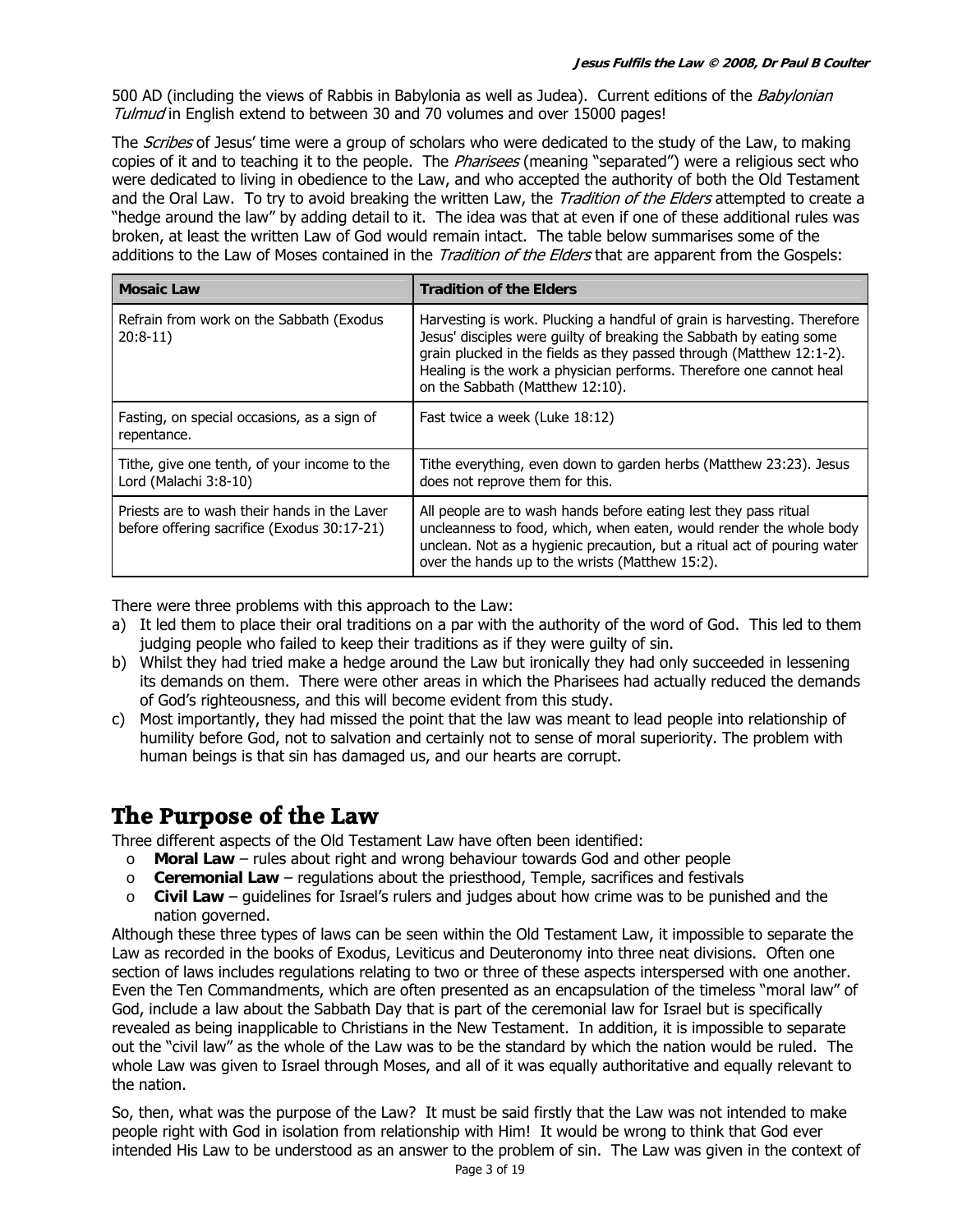a covenant relationship between God and the nation of Israel, and that relationship predated and was foundational to the Law. Within that covenant relationship, the Law had three purposes:

- **1. To reveal what God is like.** The Law reveals God's character. Through it we realise that He is:
	- a) Holy He is always perfect and always does right, and that He cannot tolerate sin.
	- b) Loving He wants to live with His people and to be known and worshipped by them.
- **2. To show the people the best way to live (Exodus 20:1-17 / Psalm 119:105)**. The Law was an expression of God's love for His people and their love for Him. God did not give His Law to make life difficult for His people but to show them the best way to live and to protect them from the harmful results of sin. If the nation kept God's Law, their society would be just and fair for all people, and would shine to the other nations, showing them that God was the one true God.
- **3. To teach people that they needed God's forgiveness for their sin (Romans 2:1-3:20).** The Law would keep the people from sin and harm by teaching them what was right and wrong. In this sense the Law is a much more accurate and sensitive guide than the conscience – it makes us aware of sin to a degree that we would not otherwise be (see Romans 7:7). This was the ultimate purpose of the Law. When the people compared their actions with the Law they would realise that they fell short of God's standard and that they needed God to forgive them for their sins. No one can fully obey the Law because we have inherited the principle of sin, which corrupts our whole being. The Law also shows us that sin cannot be ignored, and that it can only be forgiven on the basis of a sacrifice. The system of sacrifices was given to teach the people that forgiveness could only be given on the basis of the death of a sacrifice in their place.

The functions of the Law can be illustrated by the functions of a car indicator lights:

- i. To show which way to go (indicator)
- ii. To warn us when we've gone wrong (hazard warning)
- iii. To signal for help when we've broken down!

The Law was never supposed to be the engine or the fuel to get you where you needed to go or the mechanic who could repair you when you were broken down. The Law is powerless to save or to change a person. That is the role of God, the one to whom the Law was intended to lead us. The Law was always intended to be met with the correct attitude of heart. See for example Micah 6:8:

He has showed you, O man, what is good. And what does the LORD require of you? To act justly and to love mercy and to walk humbly with your God.

Salvation in the Old Testament was through faith in God as Saviour (see Paul's teaching in Romans 4). This is why the sacrificial system was part of the Law given to Israel. It was meant to show the people that they needed to depend on God to forgive their sins. Although they may not understand how a sacrifice could deal with sin (in fact animal sacrifices could not – they simply pointed forward to Christ's perfect sacrifice – Hebrews 10:4) they were supposed to depend in faith on God to deliver them. Ultimately, the Law should prepare the people of Israel for Christ, who was God's promised Saviour. Paul uses the image of a schoolmaster to describe the Law's function in preparing us for Christ. It taught us our sinfulness and our need of forgiveness, so that when Christ arrived we could put our trust in Him to save (see Galatians 3:24- 25).

## **A Christian view of the Law**

How then should Christians relate to the Law? This is a big topic, and one which we cannot cover in this study, but we can say a few things. Firstly, it would be wrong to suggest that the Law has no significance for Christians. The whole Law is the eternal Word of God (5:18) and therefore it still applies to us in some way. However, as with everything, the Law must be seen through the lens of Christ. Firstly, for Christians the civil aspect of the Law no longer applies, as we are not part of the national and political entity to which it was given, the nation of Israel. We are to be subject to the laws of the nation we live in (see Romans 13 for example). Secondly, some aspects of the Law were signs pointing to Christ, and their meaning has been fulfilled in Him. This is particularly true of the ceremonial laws about dietary requirements, sacrifices, festivals, the Temple and the priesthood. The New Testament is clear that because these pictures have found their fulfilment in Jesus, those who believe in Him are no longer required to follow their requirements. I believe that this also applies to the practice of the Sabbath as a specific day of the week (which was a requirement for the nation of Israel), although the principle of Sabbath rest (making one day in which we rest from work to focus on God) predates the Law and is still important for us. In Colossians 2:16, Paul forbids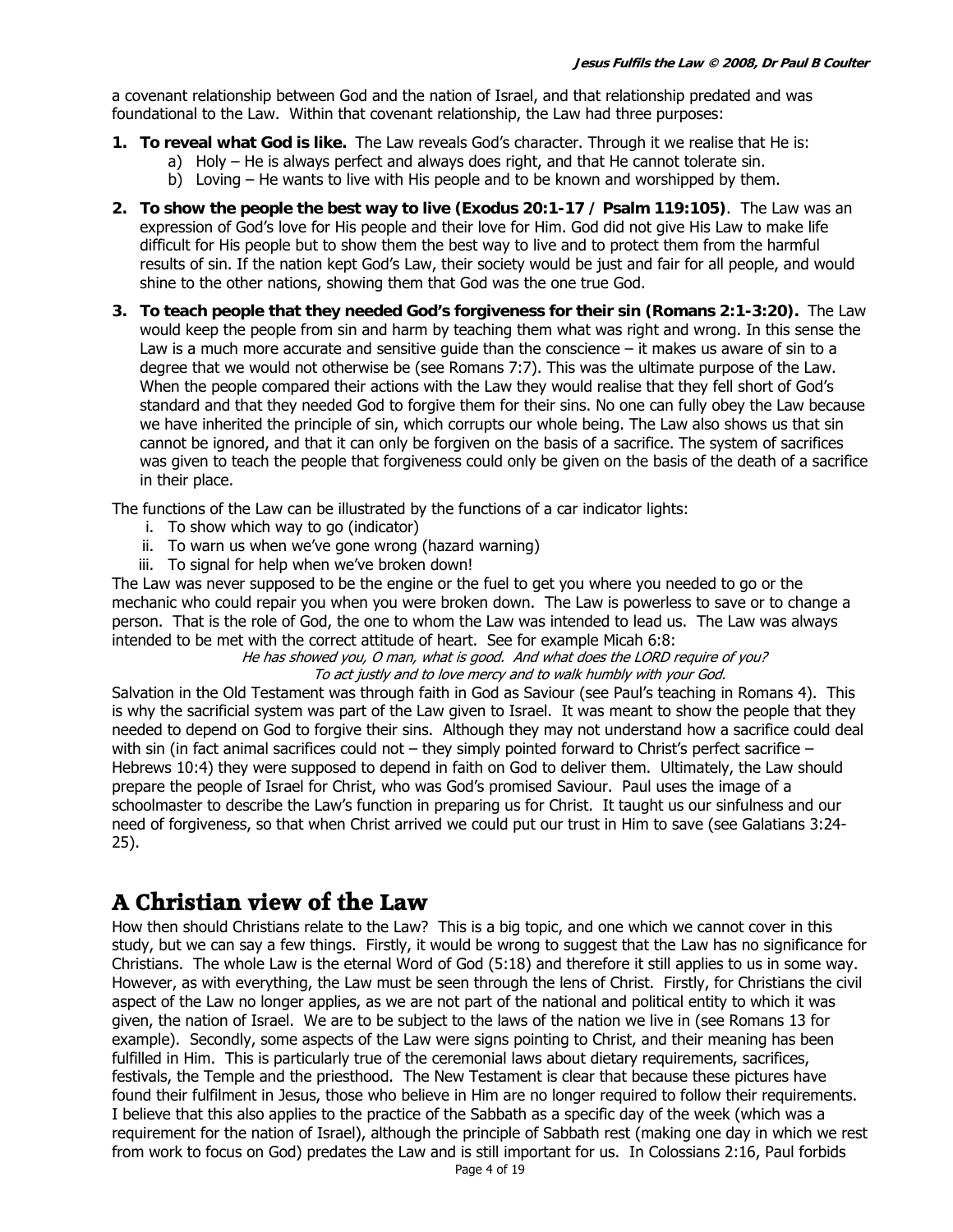believers from judging others because they do not observe the Sabbath Day, showing that Christians are not commanded by God to set one particular day of the week as a day of rest. Although there may be good arguments in favour of a day of rest for a society as a whole (allowing families to be together, creating a space away from materialism as well as providing the opportunity for religious groups to meet), there is no New Testament command requiring Christians to make Sundays a "Christian Sabbath". Clearly, then, the civil and ceremonial aspects of the Law apply to Christians in a different way than they did to the people of Israel. Their primary use for us is that they help us to understand the significance of Christ's role as priest and sacrifice.

So, if the civil law and the ceremonial law no longer apply to Christian believers, what about the moral law? Are we free to ignore it as well? This question is at the heart of our understanding of Jesus' teaching in this section of the Sermon on the Mount, and will be answered as we look at His words. We can, however, summarise our answer by saying that for Christians the moral law serves exactly the same function as it did for the people of Israel – to teach us right and wrong, to show us our sinfulness and to lead us to a response of repentance and faith towards God. The great differences for us as Christians are that we understand how God is able to rescue us from sin, through Christ, and we have the indwelling Spirit of God who empowers us to live according to God's will. The Christian life is about internal transformation by the Spirit so that we become people who by nature do what is right and avoid what is wrong (in other words who keep the Law by nature). This idea is seen in the promise of the New Covenant that God would write His laws not on stone tables but on our hearts (a picture of the Spirit's work – see Hebrews 8:10) and in Paul's teaching in Galatians 5:22-23 that those who follow the Spirit will manifest His fruit in the character, and that there is no law against these qualities or the actions that flow from them. The Spirit, however, is not in conflict with the Law. Rather, He uses the words of the Law to teach us. God's truth is His truth, and it is through truth that the Spirit challenges us and changes us. He is even called the Spirit of truth. Romans 8:4 speaks of this process, using the same Greek word (translated "fully met" in the NIV) to describe our fulfilment of the Law's requirements that Matthew 5:17 uses of Jesus fulfilling the Law:

in order that the righteous requirements of the law might be fully met in us, who do not live according to the sinful nature but according to the Spirit.

So, as we read the Old Testament Law, when considering how to apply it we must firstly ask whether or not it is part of God's timeless moral standard. One way to be certain of this is to see whether or not it is repeated in the New Testament. In fact, all of the Ten Commandments are repeated in the New Testament as standards for Christians with the exception of the fourth commandment, about the Sabbath Day:

| $\circ$  | 1 <sup>st</sup> Commandment         | $-$                      | no other god but Yahweh - referred to by Jesus in Matthew 4:10       |
|----------|-------------------------------------|--------------------------|----------------------------------------------------------------------|
| $\Omega$ | 2 <sup>nd</sup> Commandment         | $ \,$                    | no idols to be made - John warns against idols in I John 5:21        |
|          | o 3 <sup>rd</sup> Commandment       | $-$                      | God's name not to be taken in vain - Paul warns against blasphemy    |
|          |                                     |                          | against God's name in I Timothy 6:1                                  |
|          | o 5 <sup>th</sup> Commandment       | $-$                      | honour for parents - quoted by Jesus in Matthew 19:19 and by Paul in |
|          |                                     |                          | Ephesians 6:1-3                                                      |
|          | o 6 <sup>th</sup> Commandment       | $\qquad \qquad -$        | against murder - quoted by Paul in Romans 13:9                       |
|          | o 7 <sup>th</sup> Commandment       |                          | against adultery $-$ quoted by Paul in Romans 13:9                   |
|          | $\circ$ 8 <sup>th</sup> Commandment | $\overline{\phantom{0}}$ | against theft $-$ quoted by Paul in Romans 13:9                      |
|          | o 9 <sup>th</sup> Commandment       |                          | against false testimony $-$ quoted by Paul in Romans 13:9            |

 $\circ$  10<sup>th</sup> Commandment – against coveting – quoted by Paul in Romans 13:9

Therefore these commandments remain relevant to us as indicators of what it means to live a life of true love for God and for our neighbour. So, then, let us turn to Matthew 5 and consider how Jesus relates to the Law.

## **Christ and the Law (v17-20)**

Christ's approach to the Law in Matthew 5 is remarkable. On one hand He un-categorically upheld the authority of the Law in v17-19 in several ways:

- o **He does not intend to abolish the Law and Prophets but to fulfil them** (v17). He sees no conflict between His teaching and the Law.
- o **He claimed that nothing would be lost from the Law and Prophets until it was accomplished** (v18) – His statement that not even the tiniest letter would disappear from the Law shows that He believed in verbal inspiration of Scripture; that the words themselves were given by God, not simply the concepts or ideas.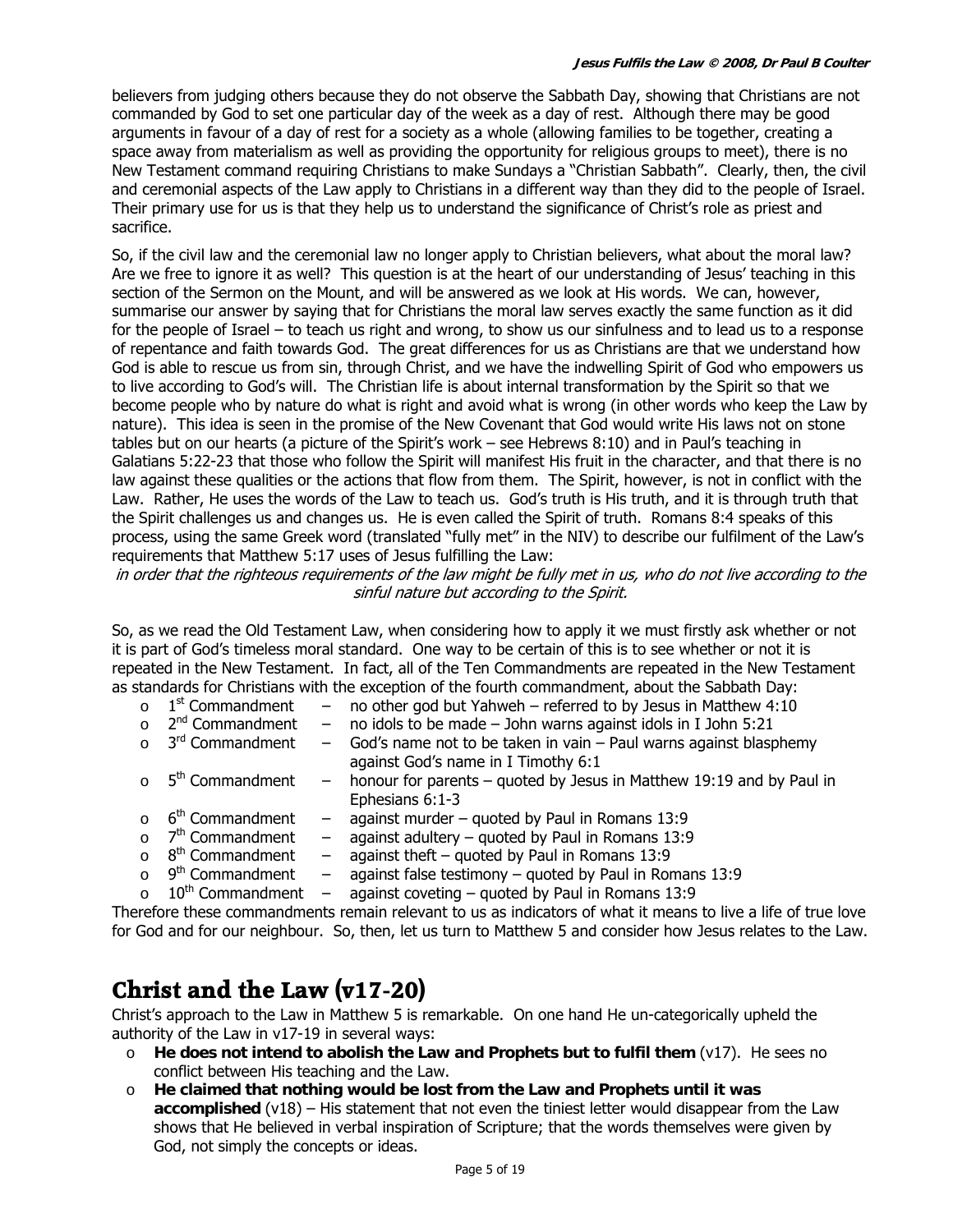#### o **The position of people in the Kingdom of Heaven will depend on whether or not they keep the Law's commands and teach them to others** (v19)

On the other hand, Jesus claimed a remarkable degree of authority for Himself. Even to make a statement like v17 implies that Jesus believed He had remarkable authority to abolish or to fulfil the Law. It is as if He sees Himself as greater than the Law, not subject to it. The same is true of how he speaks about the various commandments he examines in v21-48. The Scribes and Pharisees never claimed any authority for themselves. In debates they were always careful to quote past Rabbis. Even the prophets of the Old Testament were careful to attribute the authority of their words to the fact that God had given them ("Thus says the Lord"). Christ, however, spoke with real authority. He repeatedly says in this passage "but I say to you," and doesn't depend on a reference to any other Rabbi to support His statements. The people recognised this authority (7:28-29), and marvelled at it. Who did Jesus think He was? How could He claim such authority to be the definitive interpreter of God's Law? These questions will be answered later in Matthew's Gospel when Jesus asked the disciples who they thought He was (see Matthew 16:13 forward).

Although the Law contains several hundred rules (the Rabbis identified 613 distinct commandments, or mitzvoth, in the Torah, including 365 "negative" commands to avoid certain behaviour and 248 "positive" commands to perform certain actions), Jesus taught that it could be summarised in two simple principles (Matthew 22:34-40):

- a) "Love the Lord your God with all your heart and with all your soul and with all your mind" (Deuteronomy 6:4-9)
- b) "Love your neighbour as yourself" (Leviticus 19:18)

So, according to Jesus, **the basis of the Law is love for God and for others**. The rules contained in the Law were designed to teach the people what it would mean in practice to live out these two principles. The Ten Commandments are a summary of the Law, and they contain four rules showing us how to love God and six rules showing us how to love others. The Ten Commandments flesh out the meaning of love for God and for our neighbour in broad principles, and the rest of the Law gives specific examples of how that should be worked out. The following diagram describes this relationship pictorially:

More specific

### Bedrock Principle – Love for God and others

1. Love God with all your heart, soul and strength (Deuteronomy 6:5) 2. Love your neighbour as yourself (Leviticus 18:19)

### Key Principles - The 10 commandments

Showing the people what it means to love God and love their neighbour

### Case Laws – specific prohibitions and commands

Many other laws in the Old Testament that gave the people guidance as to what is right and wrong in specific situations.

To break one of these laws means to break one or more of the 10 commandments.

What, then, does Christ mean when He says that He has come to fulfil the Law (5:17)? The Greek word is pleroo, and literally means to make replete or to complete, and I believe it encompasses three meanings:

- **a. In His teaching He RESTORED its true meaning** (which had been distorted by the Scribes) He showed that love for God and for our neighbour is at the heart of the Law (Matthew 22:24-40) and in the passage under consideration in this study He showed how the traditional interpretations of the law had sold its full meaning short.
- **b. In His life He OBEYED it perfectly** He demonstrated true Law-keeping in every aspect of His life. On occasions he was accused by His enemies of breaking the Law, especially about the Sabbath Day, but on examination of the passages in question it is evident that what He rejected was not the law of God but the traditional interpretations of it.
- **c. In His death He COMPLETED its demands, prophecies and pictures** the death of Christ as a perfect sacrifice for sin fulfilled the prophesies and types of the Law, in particular the offerings for sin. In

Harder to remember **BUT** Harder to misinterpret Less specific

Easier to remember **BUT** Easier to misinterpret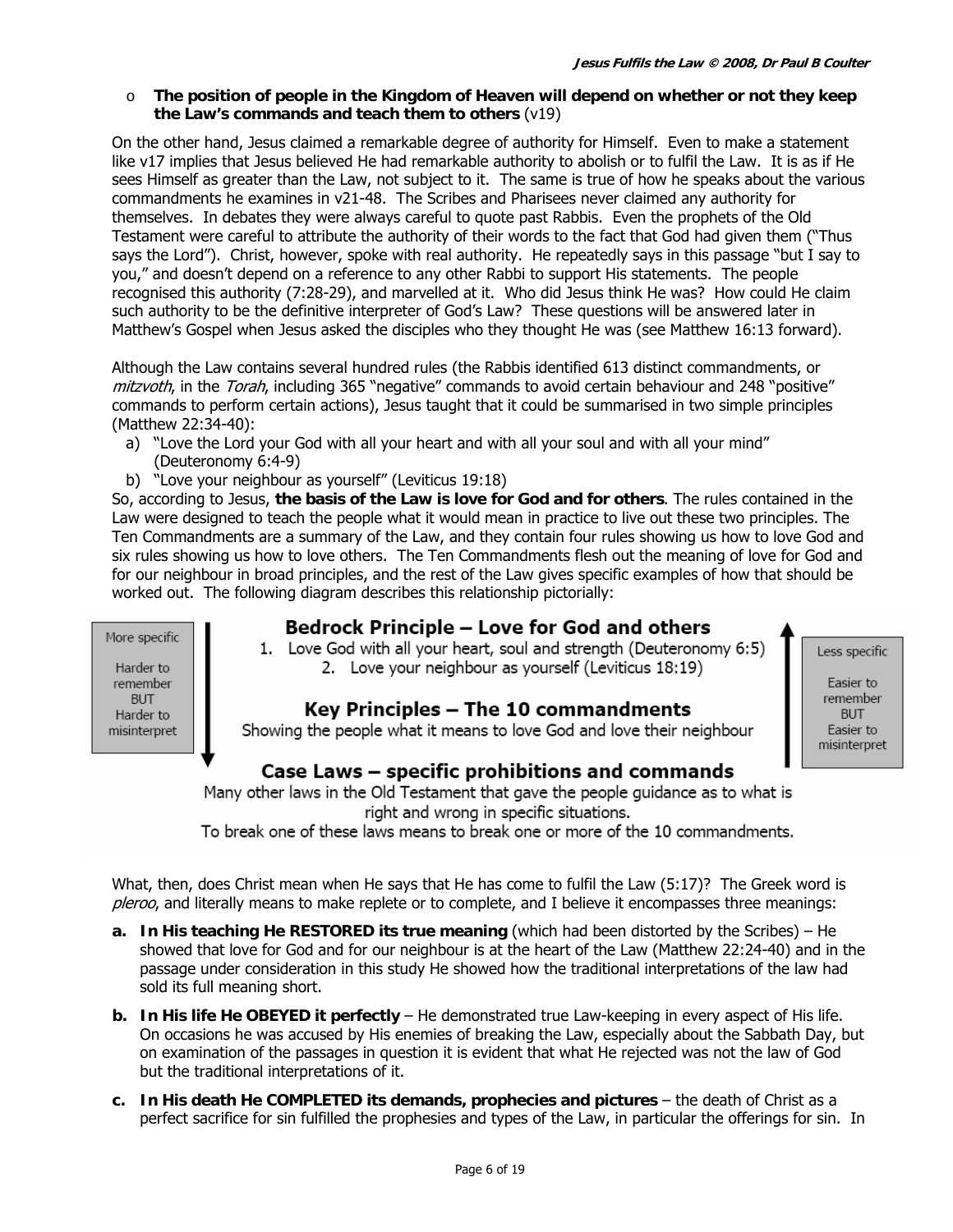addition, His death met God's requirement for sin to be punished and makes it possible for those who trust in Him to be declared right with God (justified – see Romans 3:21-31).

### **Introduction to Jesus' six "worked examples"**

Six examples fill remainder of the chapter. These six passages are often called "antitheses" (e.g. by John Stott) because of the formula "You have heard… but I tell you". It must be noted that Jesus is interacting here not simply with Mosaic Law, but with the oral traditions of the elders. Perhaps they are not so much antitheses, but rather (as Rob Warner calls them) "Messianic intensifications", since Christ actually intensifies the Laws demands beyond the letter to the spirit. I prefer, however, to call them **restorations** of the heart of the Law since I believe that what Jesus was ultimately doing was restoring both the true meaning of the Law and also the purpose for which it was given. The six examples cover different Old Testament Laws, about:

- 1. Murder (v21-26)
- 2. Adultery (v27-30)
- 3. Divorce (v31-32)
- 4. Oaths (v33-37)
- 5. Revenge (v38-42)
- 6. Love (v43-47)

In each of these examples there is a pattern:

- **1) Jesus states the traditional interpretation of an Old Testament law ("You have heard it said …")** – it is important to understand that He is quoting the Law as taught by the Scribes, not the actual Old Testament law. In some cases (e.g. about adultery) there is basically no difference between what Jesus quotes and the original law, while in others the traditional teaching He quotes is a fair summary of Old Testament principles (e.g. in the case of oaths), and in others (especially about love) the Old Testament law has been mutilated by the removal of one phrase and the addition of a completely new phrase.
- **2) Jesus restores the Law to its original meaning ("But I tell you …")** when Jesus says "but I tell you", He is not disagreeing with the Law of Moses, but with the traditional interpretation of it. He is taking us back to the original intention of the Old Testament law. He is not attempting to replace, or even to intensify that law, but to emphasise that the letter of the law was to be taken seriously (not explained away) and more than this, that it was supposed to lead the hearer to reflect and to lead them towards the heart of the law which was a consistent love for God and for their neighbour.
- **3) Illustration(s)** with the exception of the third and fourth examples, Jesus uses illustrations to emphasise what he is teaching.

I have described these as "worked examples" because Jesus is not attempting to exhaust the possible examples of the distortion of the Law by the Scribes, but to demonstrate how they had missed its point. The Table at the end of the Appendix summarises the six worked examples and the lessons we can learn from them. In several cases Matthew records more detail about Christ's teaching on the issue later in his Gospel. In these cases I have indicated which other passage should be considered.

As we look at these six examples, we can see three major ways in which the traditional interpretation of the rabbis had corrupted the Law's meaning:

- a) In the first two examples (murder and adultery), the corruption was that **the attitude of heart had been ignored**. These are classic examples of how the Scribes had obeyed the letter of the Law but had failed to follow it to its heart and to realise the call of the Law to love God and others in every respect.
- b) In the third and fourth examples (divorce and oaths), the corruption was **the creation of a loophole to escape the Law's demands**. This seems ironic when we consider that one of the Scribes' intentions had been the "hedge around the Law". In actual fact, in these two examples what they had done was to find ways out of the Law's demands when it did not suit them. There are at least two other examples of this approach in the Gospels: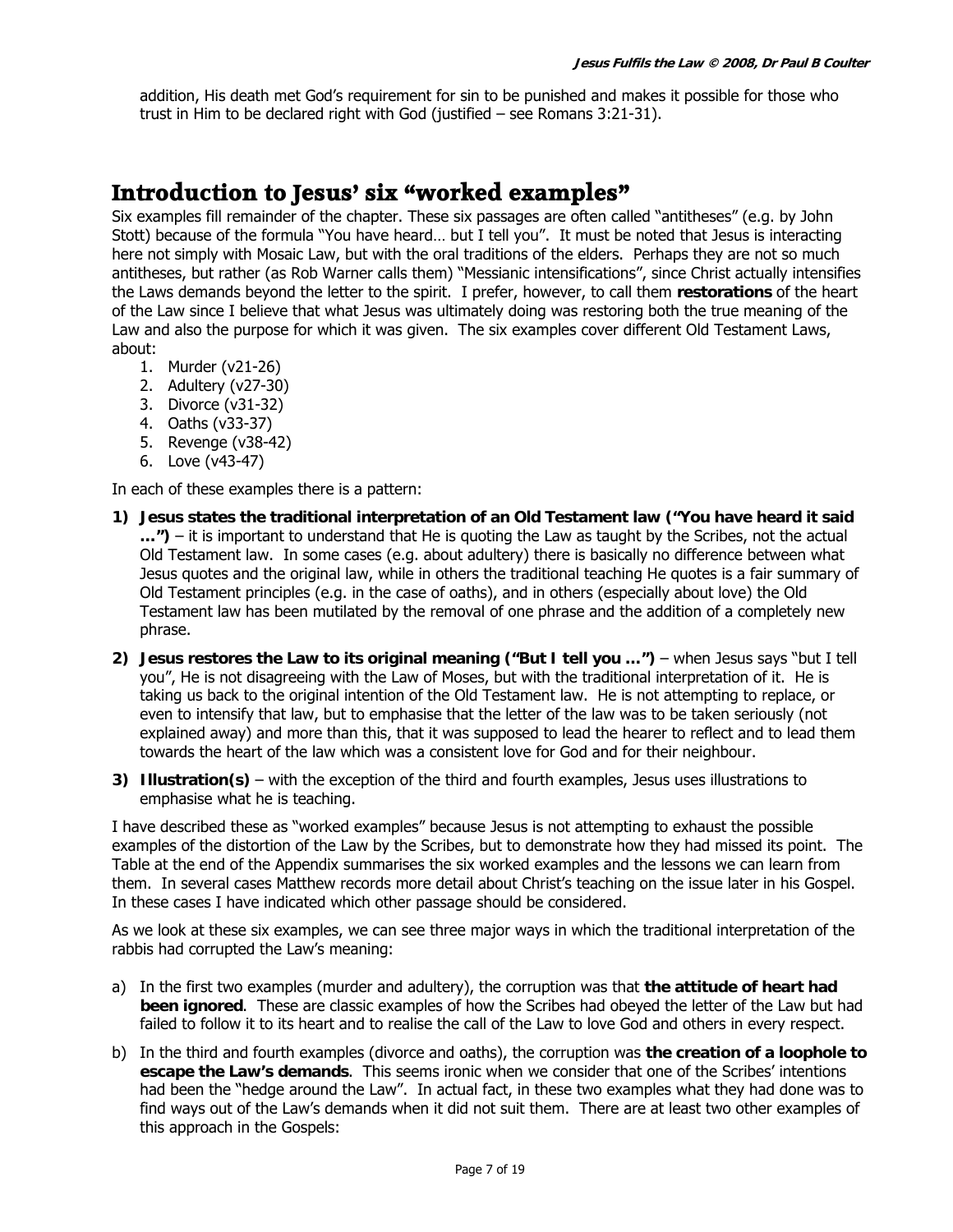- i. Matthew 15:4-6 the law said that we should honour our parents (Exodus 20:12), and this should include caring for them in their old age. The Scribes had created a loophole by saying that if money was dedicated to God (which didn't necessarily mean actually handing it over to the Temple) that money no longer had to be used to support one's parents in their later years.
- ii. Matthew 23:16 this passage is connected with the issue of oaths, and we will return to it when we examine what Jesus says about oaths in this passage.
- c) In the final two examples (revenge and love), the corruption was in the distortion of the Law either by wrong application (revenge) or by adding to it and removing from it (love)

### **Example 1 – Murder (v21-26) [see also Matthew 18:15-35]**

**Original Law** – Exodus 20:13 ( $6<sup>th</sup>$  commandment) – this commandment is quoted accurately in the traditional teaching, but the phrase "and anyone who murders will be subject to judgement" is added. This phrase is not found in the Old Testament, but is an accurate reflection of the Old Testament position.

**Christ restores the Law** by showing that anger is as bad murder. In Greek there are two distinct words for anger:

- a) Thumos anger that flares up in reaction to provocation
- b)  $O \nmid \text{O} \nmid \text{O} \nmid$  burning anger that festers in the heart as a grudge against another person

It is the second type of anger that Jesus speaks of here and equates with murder (the verb translated "is angry with" is *orgizesthai*). The problem with this kind of anger is that it destroys the person who harbours it and eventually can no longer be contained. Jesus pictures this burning anger erupting in insulting speech about its object. The insults are in two grades of severity:

- a) Raca John Stott writes that: "It appears that 'Raca' is an insult to a person's intelligence, calling him 'empty-headed', and commentators vie with one another in proposing English parallels like 'nitwit', 'blockhead, numskull' or 'bonehead'". The meaning of the insult apparently depends more on the tone of voice as well as the meaning of the word – perhaps like the word "loser" in current usage. The insult here is to the person's intelligence.
- b) More ("fool") is the root of our English word *moron*, but means more than just deficient in intelligence. In Hebrew usage the word "fool" meant someone who was morally deficient – basically someone who was deserving of God's judgement. This is clear in the first verses of both Psalm 14 and Psalm 53, which define a fool as someone who denies God

The punishment is also progressive, with the first insult being answerable to the human authority of the Sanhedrin, but the second being deserving of "the fire of hell". Some commentators have tried to play down the strength of this statement by pointing out that Jesus uses the word *gehenna*, and that this may not mean "hell" but simply "the rubbish tip". It is correct that the word *gehenna* is derived from the place name of the Valley of Hinnom, which was a valley outside Jerusalem where rubbish was dumped and burned. However, the word later came to mean the place where God would judge sinners, and it is clear from Matthew 10:28 that Jesus uses *gehenna* in this sense since He warns that body and soul can be destroyed there. In other words, the NIV is right to use the word "hell" in this verse. Ironically, the person who is effectively declaring his brother deserving of God's judgement in hell by calling him a fool is actually putting himself in danger of hell! He is declaring himself to be a fool.

Interestingly, in Matthew 23:17 we read that Jesus calls the Pharisees "blind fools" (Greek *more*). This may appear to contradict His teaching here earlier in the same Gospel. Perhaps the answer to this seeming contradiction is that Christ was the only person who was actually qualified to make this kind of judgement about a person's character. He knew the hearts of the Pharisees and could justly declare them to be morally deficient. We are not qualified to judge in this way (an idea to which Jesus returns later in the Sermon on the Mount – see  $7:1-5$ ).

In the film *Minority Report* a system is devised under which murders can be accurately predicted and the intended perpetrators arrested before they are able to commit the crime. Imagine if a system that could read our minds and that followed Christ's standard was taken? Surely everyone would end up in prison, for who of us has not been guilty of anger against another person? We may not kill a person's body, but our words, spoken from anger, may kill their heart, their reputation or their confidence.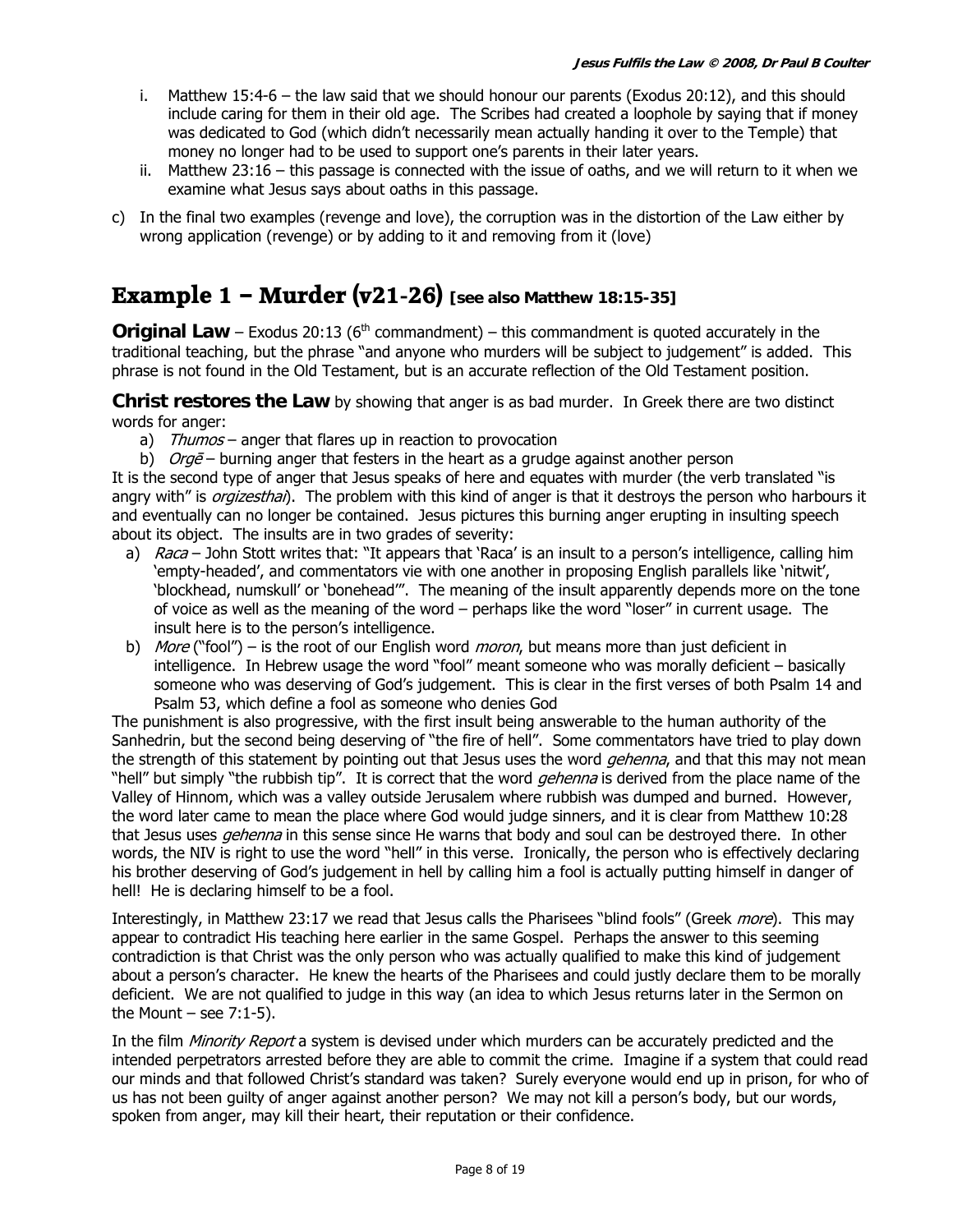#### **Illustrations**

In this case Jesus uses two "mini-parables" to further develop His teaching. In fact these are more direct than parables usually are as Jesus makes the hearer the subject of the story. In the first illustration (v23-24) the hearer is bringing their offering to God when they realise that they have wronged their brother. They should leave their offering, go and be reconciled with their brother and then return and make their offering. This story illustrates the urgency of sin – when we realise we have sinned we must put it right as soon as possible. It also shows that God is not impressed by religious activities if we have sin in our lives that we have not dealt with. Reconciliation between brothers is of great value in God's Kingdom, and peacemakers are blessed (5:9). Jesus spoke at more length in chapter 18 of Matthew about reconciliation between brothers, including a pattern of how we should deal with a brother who refuses to repent. Perhaps the urgency is not simply because of the effect of our sin on oneself, but also (in the context of Jesus warning about grudges) because of the effect of our sin on the person we have wronged. We have a responsibility to rescue them from the anger that may grip their heart in response to our unrepentant attitude. In the second story, about a debt that is owed to an enemy, the emphasis is also on the urgency of putting our wrongs right. It makes sense to pay off a debt out of court rather than waiting until we receive a penalty from the judge. Sin must be taken seriously and dealt with quickly. It is worth noting that the standard is the same whether the person we have wronged is our "brother" (a fellow believer) or our enemy. Jesus will not allow for any different attitude to outsiders – righteousness means right behaviour towards all people. This same point will be made even more forcibly in the sixth example.

### **Example 2 – Adultery (v27-30) [see also Matthew 15:10-20]**

**Original Law** – Exodus 20:14 ( $7<sup>th</sup>$  commandment) – this commandment was quoted accurately in the traditional interpretation mentioned by Jesus. This law had, therefore, been preserved intact in the tradition of the elders. It was, however, corrupted in the same way as the law about murder.

**Christ restores the Law** by saying that lustful thoughts are as bad as the physical act of adultery. He intensifies the Law to include the inner life as well as the actions. The Law was always supposed to lead people to reflect and to examine their heart, so discovering the true extent of their sinfulness.

#### **Illustration**

Jesus proceeds to use a graphic image to emphasise the seriousness of sin. If our eye or hand causes us to sin we should cut it off or gouge it out. Jesus did not intend this mutilation of the body to be taken literally (there is no evidence of any of the apostles applying it literally). Sadly, church history contains examples of people who did just that. Perhaps the most famous was Origen, who castrated himself in 2<sup>nd</sup> Century in an attempt to deal with lust. He was not alone in that period of history, as the Council of Nicea in 325 had to explicitly ban this kind of behaviour. It is not so much that the eye causes sin or is sinful, rather Jesus places the blame on the way we look at the woman (v28, lustfully – epithumeo – meaning to set the heart on  $/$ covet / desire / long for / lust after). The problem is not with the body but with the heart. The eye or hand simply provides the opportunity for sinful desires to express themselves (see Jesus' statement in 15:10-20). but to emphasise seriousness of sin (also in 18:8-9). Jesus is challenging us to be ruthless with sin in our lives and to take drastic actions to control it by avoiding temptation. Perhaps Christ intends a parallel between the reference to an eye in this passage and the "eye for an eye" of v38. If this is so, the point is that we should be ruthless with sin in our own lives but ready to forgive those who sin against us. This would tie in well with Jesus' teaching in 7:3-5 about removing the plank in our own eye before we remove the speck from our brother's.

The problem with lust is that it degrades us and it degrades the object of the lust – objectifying them. The issue with use of pornography is the same – it degrades our minds, it celebrates sinful behaviour and it lacks love and respect for the people involved. Furthermore, use of pornography normalises the behaviour we see in our own minds (so lessening our sensitivity to sin) and creates a barrier between God and us as well as harming our relationships with people of the other sex (either present or future). For all of these reasons, we must be ruthless and gouge pornography out of our lives. The same applies to sexual humour or themes in non-pornographic films and television programmes.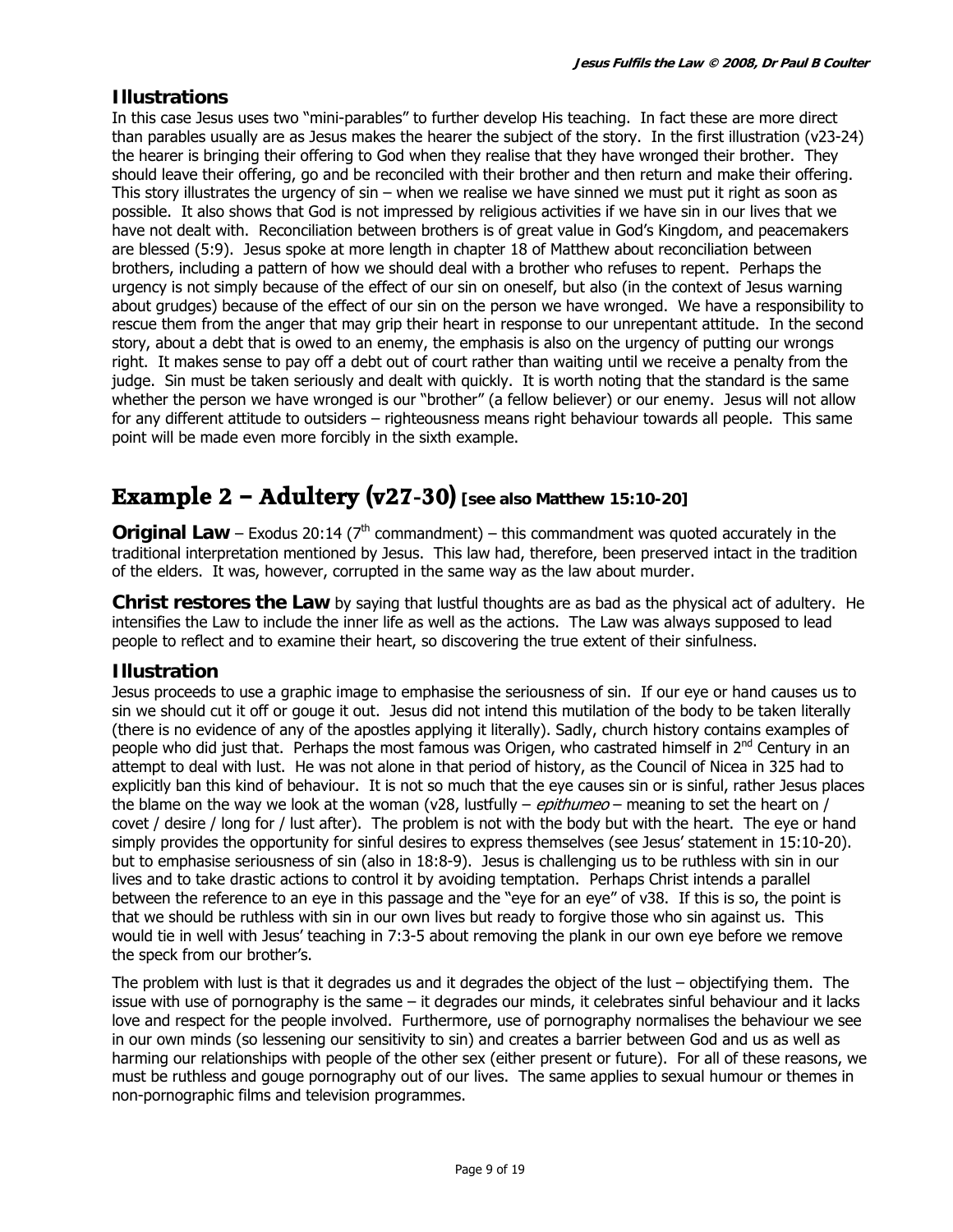## **Example 3 – Divorce (v31-32) [see also 19:1-12]**

**Original Law** – Deuteronomy 24:1 – in the traditional rendering quoted by Jesus this verse is misrepresented as a command from Moses. In fact, in Deuteronomy 24 Moses was simply describing the process of divorce by way of explaining that a couple cannot remarry after they have been divorced and the woman has married another man, even if her second husband dies or divorces her. In Jewish practice (according to William Barclay) this came to mean that a man only had to sign a certificate and to hand it to his wife in the presence of two witnesses for the divorce to take effect. Two leading Rabbis who were contemporaries of Jesus took differing views on divorce (among other issues):

- $\circ$  Shammai (c. 50 BC to 10 AD) took a strict view that only adultery was a basis for divorce. He said, "Let a wife be as mischievous as the wife of Ahab, she cannot be divorced except for adultery".
- $\circ$  Hillel the elder (c. 110 BC to 10 AD) took a much more permissive line. He taught that a man could divorce his wife for a wide range of reasons including burning or adding too much salt to his dinner, having her head uncovered in public, talking with men in the streets, brawling, speaking disrespectfully of her husband's parents in his presence, being troublesome or quarrelsome. According to another Rabbi in Hillel's school, Akiba (c. 50-135 AD), a man could divorce his wife even if he found a woman whom he found more attractive to him.

It seems that Hillel's view prevailed at the time of Jesus, and so divorce was widely available to Jewish men.

**Christ restores the Law –** Jesus' meaning hinges on the meaning of the Greek word *porneia* – translated in the NIV as "marital unfaithfulness" (also in Matthew 19:9). This word is normally translated "fornication" but three different interpretations of its meaning in this verse have been proposed:

- a) Some claim that since Jesus says fornication rather than adultery, He is referring to the discovery that the woman was not a virgin before she was married. These people do not permit divorce under any circumstances so long as the couple were both virgins at the time of marriage.
- b) Some say that the meaning is broader than just sexual sin, and can mean any rejection of the marriage vows. They tend to permit divorce in any circumstance where the marriage has broken down intractably.
- c) Some stick to the general meaning of the word as fornication. They claim that only sexual sin can dissolve a marriage because it is uniting oneself with another person. In fact, under the Old Testament Law the punishment for adultery was the death penalty, so in cases of adultery that were discovered the marriage would definitely have been dissolved by the death of one partner.

I believe that the first view does not fit with the context of the contemporary debate about divorce, and that the second view does not fit here with the pattern in all of these examples of Jesus intensifying the traditional watered-down interpretation of the Law. I maintain that Jesus was prohibiting divorce except in the case of sexual immorality by one partner. Other issues may be grounds for separation, but not divorce. Note that Jesus is more interested in preserving the marriage relationship than the issue of divorce. Divorce is a concession (19:8), not something that is expected or part of God's perfect intention for us. God "hates divorce" (Malachi 2:16), and it was never part of His perfect plan for human relationships. We must, however, be careful about making divorce into a separate category of "unforgivable sin". Scripture is clear that the innocent party in a divorce is free to re-marry, and (as with any sin) where the guilty party has come to a position of repentance and of acceptance of the Biblical teaching on divorce they should also be permitted to re-marry.

## **Example 4 – Oaths (v33-37) [see also Matthew 23:16-22]**

**Original Law** – the words quoted by Jesus are not found in the Old Testament, but do distil Old Testament principles about the importance of truthfulness and keeping oaths (see Exodus 20:7; Leviticus 19:12; Numbers 30:2). Matthew 23:16-22 sheds more light on the meaning of the corruption of God's Law by the Scribes as it reveals that the Pharisees had devised a way of avoiding oath-keeping. If they swore by God then their oath was binding, but if they swore by something less (e.g. by heaven, earth, Jerusalem, or their head) then it was not necessarily binding. The concept was that if God was mentioned He was a partner to the transaction, but if He wasn't mentioned He was not.

Page 10 of 19 **Jesus restores the Law** by saying that our word must be binding and that a simple yes or no should suffice. The Pharisees' approach denied the sovereignty of God and His omnipresence. We cannot separate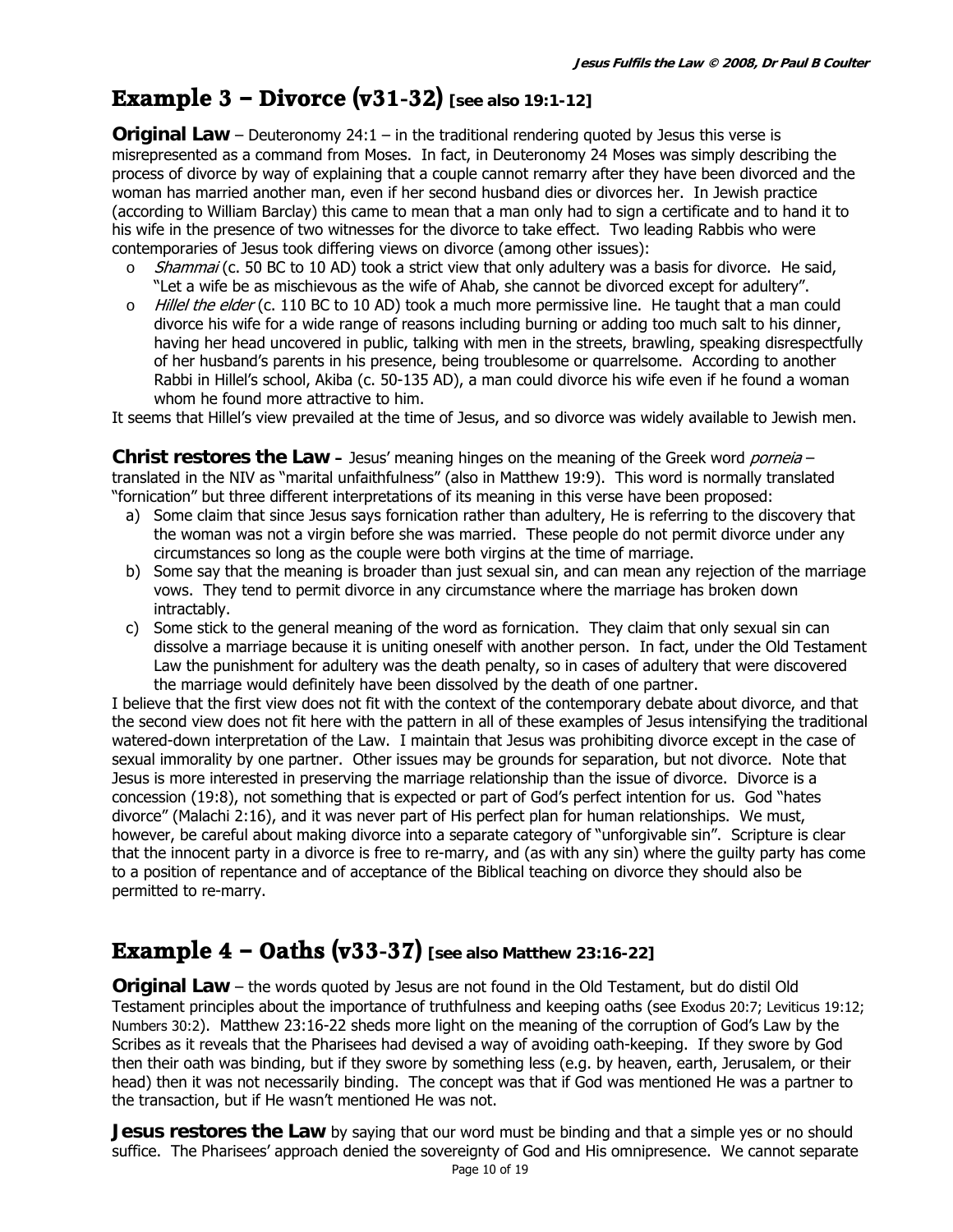life neatly into two areas, the sacred and the profane, as if God can be excluded from some parts of life. God sees and knows everything we say, do and think, and He expects integrity from us – the same standard of truthfulness in every part of life. Jesus is not necessarily saying that Christians must never take an oath (e.g. in court). In fact, Paul used oaths ("as the Lord is my witness" – II Corinthians 1:23; Galatians 1:20) to emphasise the truthfulness of his words. Sometimes in a fallen world we need to emphasise our truthfulness to others because of their tendency to distrust us. If we do use an oath (or make a promise), it should not be because we will only be bound if we do but because others need to be convinced! As far as we are concerned it should be immaterial what form of words we use – our word should be honest and trustworthy through and through. Furthermore, we should be the same in every aspect of life, recognising that God is Lord of all.

## **Example 5 – Revenge (v38-42)**

**Original Law** – the principle "an eye for an eye" is contained three times in the Old Testament Law (Exodus 21:24, Leviticus 24:20 and Deuteronomy 19:21), and is accuratelt respresented in Jesus' quotation of the tradition of the elders. This principle is known as the Lex talionis (or "law of retaliation") and is often condemned as bloodthirsty and barbaric. We must, however, realise that:

- a) It was actually intended to limit retribution for a crime to a fair degree which matched the seriousness of the crime (neither too harsh nor too lenient).
- b) It was not necessarily intended to be enforced literally, and by Jesus' time there was a system of fines instead of actual mutilation. The important point was that the punishment should fit the crime, not that it should necessarily be an exact replication of the original offence.
- c) It was intended to govern the workings of judges in the civil courts of Israel (see Deuteronomy 19:18 for example), but not to be used by individuals to justify retaliation against anyone who wronged them. The Pharisees had clearly wrongly carried this principle over into the realms of personal revenge. In fact, the Old Testament Law demanded mercy for others (see Leviticus 19:18 for example), and this principle is upheld in the Old Testament Wisdom literature (Proverbs 25:21; 24:29).

So, the corruption of this principle from the Law was in its application to the wrong sphere of life.

**Jesus restores the law** to its proper place by saying that we must not retaliate at all. We should not resist an evil person (v39). He is leading us to the heart of the Law which was supposed to be about understanding and applying god's mercy. The force of Jesus' teaching will become clear when we consider the illustrations he uses.

We must be careful not to reverse the process and fall into the reverse of the Pharisee's mistake by applying the principle of non-retaliation to the State. The authorities have the right and responsibility to punish wrongdoers. In Romans 12-13, Paul maintains this same balance between interpersonal non-retaliation (12:17-21) and the State exercising authority to judge (13:1-5).

#### **Illustrations**

Jesus uses three pictures to describe how we should respond to wrongs against us. They are amongst the most famous, provocative and controversial words of Jesus:

- (i) Turn the other cheek (v39)– if a person hit another person on the right cheek with their right hand it presumably meant they had used the back of their hand to inflict the blow. In the culture of the time this was apparently highly contemptuous and demeaning (according to William Barclay Jewish law said that a hit with the back of the hand was twice as insulting as hitting with the palm of the hand). Jesus says even if a person insults us to this degree we should not retaliate but rather should respond by offering them our left cheek.
- (ii) Give your cloak (v40) if a person sues you for your tunic (the inner garment, which even poor people would have owned more than one of) you should offer them your cloak (the heavier outer garment that most people would have owned only one of) as well. Under the Old Testament Law, people were actually forbidden from taking a man's cloak for more than part of a day in a pledge (Exodus 22:26- 27). Jesus is again challenging us to go beyond the demands of the law and to overcome evil with good.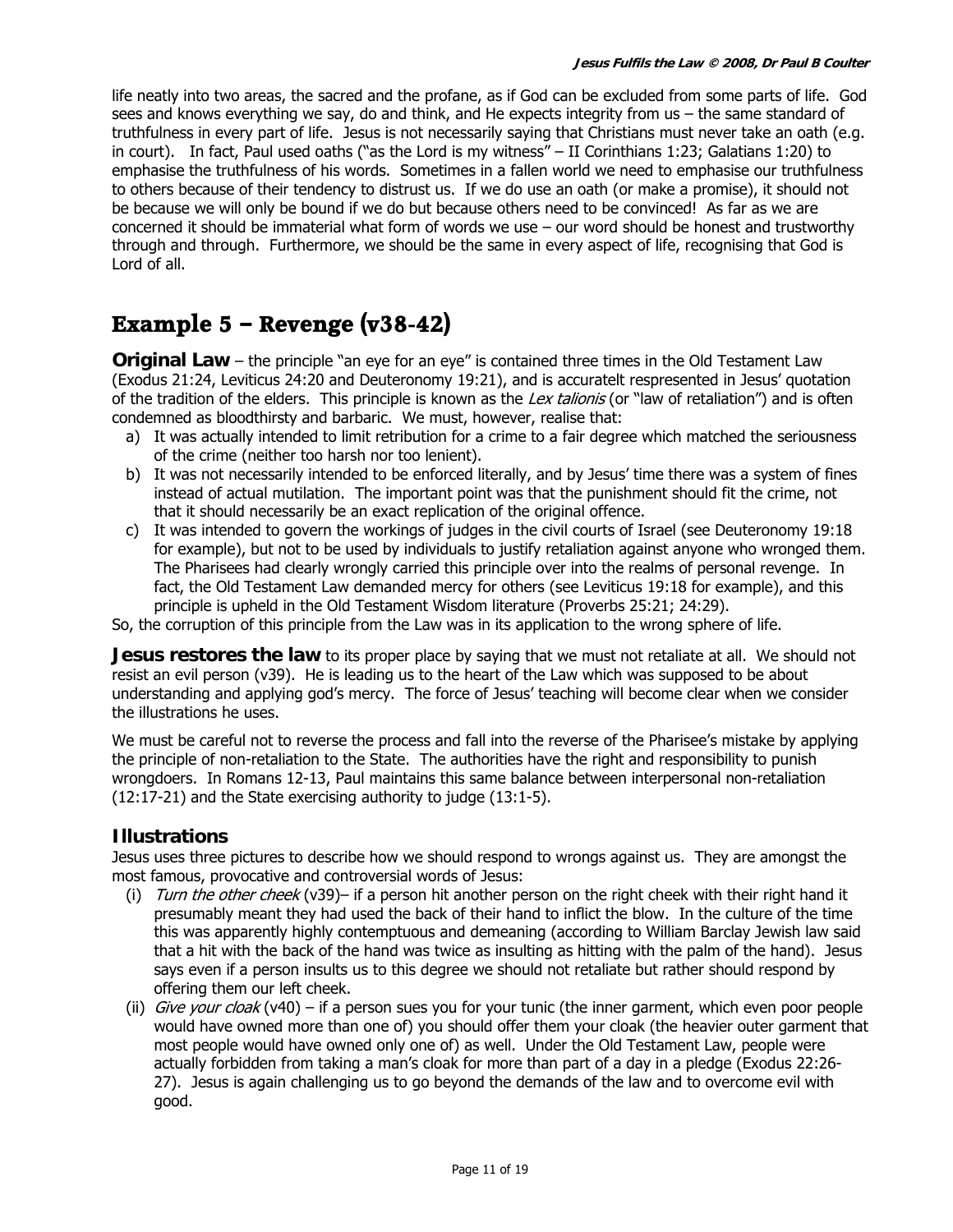(iii) Go the extra mile (v41) – if someone (presumably a Roman soldier in the occupation of Palestine) forces you to carry a load for one mile, you should offer to carry it for two. Again the idea is that you beyond what is expected and so overcome evil with good.

It must be noted here that Jesus is not trying to justify any of the behaviours that are forced on the person here – the hit on the cheek, the suing for one's tunic or the forcing to carry a load. These are all portrayed as the actions of an evil man. Christ is not blurring the boundaries between good and evil or justifying abuse of others, but He is teaching that evil cannot be overcome with evil (two wrongs do not make a right) and that it must rather be overcome with good. The principle is not simply one of non-retaliation, but of positive good towards those who have done wrong. In v42 Jesus extends this principle to every situation where someone asks us for something. Again this is a restoration of the intention of the Old Testament Law, which set a high standard for giving and lending (see Deuteronomy 15:7-11). Underlying this whole passage is the principle that a Christian should be more concerned with his responsibilities than his rights. Our greatest responsibility is to demonstrate to others what God is like and what life in His Kingdom is like. A believer will see every situation as a God-given opportunity to turn the world upside down by overcoming evil with good.

## **Example 6 – Love (v43-47)**

**Original Law** – Leviticus 19:18 – of all of Jesus' examples this law has been most distorted by the Scribes. They had removed the words "as yourself", limiting the extent of the command, but worse still they had added the phrase "and hate your enemy", which was found nowhere in the Old Testament Law. This command to hate one's enemies was an addition by the Scribes that limited the requirement to love to only those from within Israel and indeed only to others who were as strict about the Law as they were..

**Jesus restores the Law** to love our neighbour by explaining that it applies even to our enemies. This is the same point that He made through the Parable of the Good Samaritan, which redefined the traditional understanding of a "neighbour" to show that it includes all people, including those who would naturally be our enemies (Luke 10). The word translated "love" is *agape*, which means a decision of the will to do good towards the person. We are commanded to pray for our enemies. Love and prayer go hand in hand. Because we decide to love the person, we pray for them, and through prayer we discover the strength to love them as we should. By doing so, we demonstrate the family likeness of sons of God who blesses all people whether good or bad. In other words, we become peacemakers, who will be called the sons of God (5:9). Peacemakers seek reconciliation and desire to see their enemy restored with God and with them. This is an extension of the idea of overcoming evil with good (see also Romans 12:20-21).

#### **Illustration**

Jesus speaks of the fact that even tax collectors and people of other religions love those who are like them. God is different because He blesses the good and evil alike with sunshine and rain. It is normal and natural to love those who love you. Christian love is only really demonstrated in love for those who are not naturally lovable to us. It is a reflection of the *agape* of God, which was ultimately shown to us sinners through the cross of Christ (Romans 5:8). It is the "more than others" (Gk. perisson) that marks out followers of Christ. Dietrich Bonhoeffer (in *The Cost of Discipleship*) wrote that one of the primary aspects of the Sermon on the Mount is Jesus' teaching on the *perisson*:

What makes the Christian different from other men is the '*peculiar*', the *perisson*, the 'extraordinary', the 'unusual', that which is not 'a matter of course'. ... It is 'the more', the 'beyond-all-that'. ... For him [Jesus] the hall-mark of the Christian is the 'extraordinary'. The Christian cannot live at the world's level, because he must always remember the perisson.

If the Christian life begins with the "more than others", how is my life measured? Sadly, often churches become comfortable places where we are together with people from the same culture as us. We narrow down into groups of uniform personality type, socio-economic group, age group, marital status, ethnic background, theological perspective and political view. How tragic! How can a narrow group like that ever truly represent the Kingdom of God? Where is the room for the "more than others"?

## **"Be perfect, therefore, as your heavenly Father is perfect" (5:48)**

In every example that Jesus examines, the *Tradition of the Elders* had sold the Law short by limiting it to specific actions rather than following its spirit and applying the heart of the Law, which is love: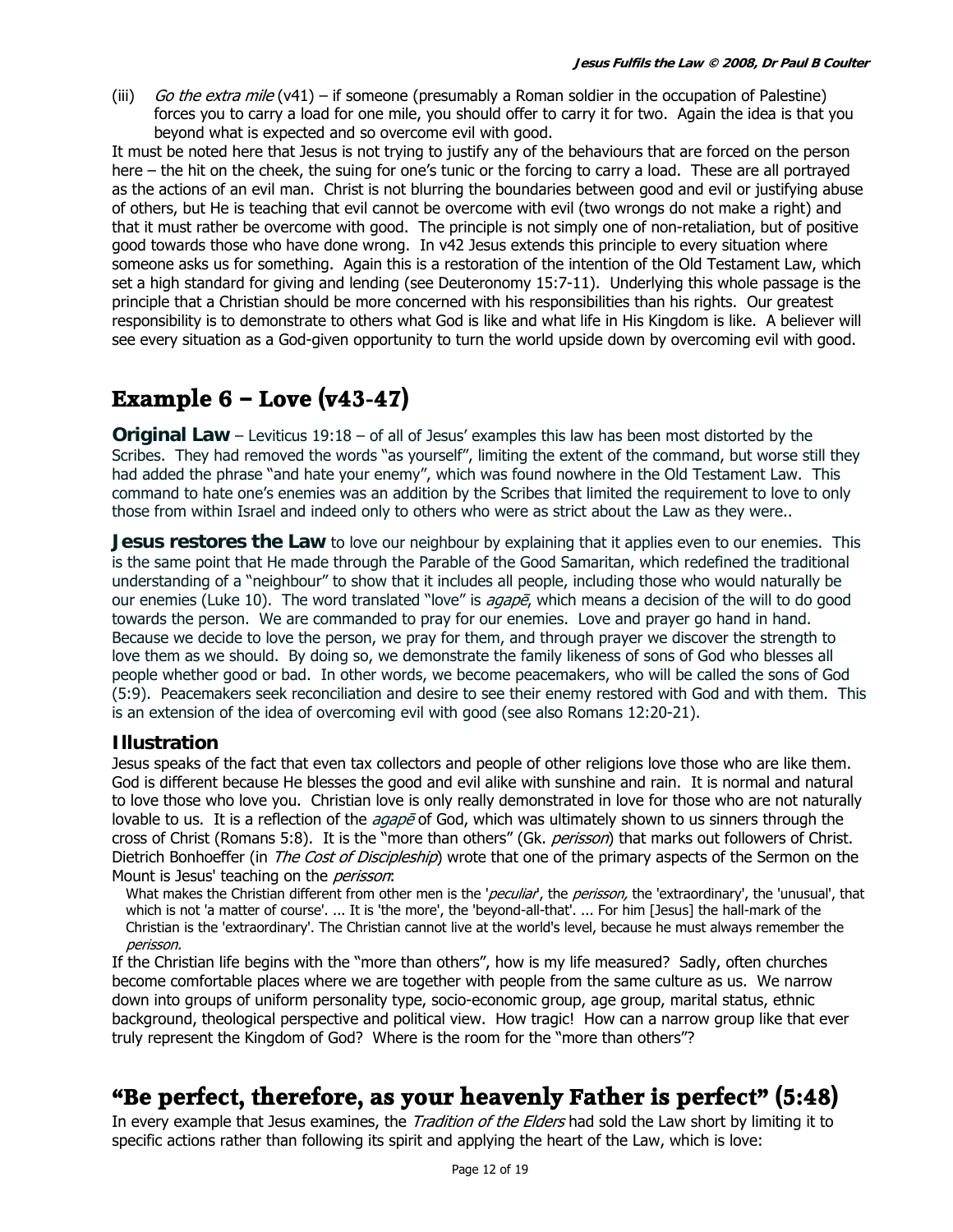- $\circ$  So long as they didn't take another person's life they thought they were alright, even if their hearts were full of anger and bitterness towards others and their words cut others down
- $\circ$  So long as they didn't sleep with a woman who wasn't their wife they thought they were alright, even if their minds were full of lustful thoughts
- So long as they gave their wives a certificate of divorce they thought they could walk away from the marriage commitment they had made to a faithful woman
- So long as they didn't use God's name in the vow they thought they could break whatever promise they had made
- $\circ$  So long as they had been wronged they thought they were justified in taking revenge personally rather than leaving it to the courts and that the wrongdoer deserved only retaliation from them
- $\circ$  So long as they showed love towards their fellow religious Jews they thought they were doing what was required and could ignore those they classed as their enemies

In short they didn't believe they had any responsibility to other people and especially not to those who were outside their own circle of "righteousness". Their standard of right was incredibly selfish and introspective. It was all about limiting the demands of the Law and freeing themselves from responsibility towards others.

The Scribes and Pharisees limited the demands of God's righteousness in three ways:

- **a) Limiting it to external actions and ignoring internal attitudes** as a result they missed the fact that sin is not just about the wrong we do, but about the impurity within us. They believed that wrong actions made a person impure, but Jesus corrected them by saying that impurity actually comes out from a man's heart (Matthew 15:16-20). It is because our hearts are sinful that we commit sin.
- **b) Limiting it to "religious activities" and practicing a double standard in other areas of life** this is seen in the example about oaths, where God was only considered to be a partner in oaths that specifically used His name, and in the story about being reconciled to a brother, which implies that someone could make sacrifices before God when their heart was not right with their brother. God sees every part of our lives, and He desires righteousness that is consistent throughout every part of life. There can be no "sacred-secular" divide in Christian living – every moment must be sacred, dedicated to God. How I act in my home or workplace is just as important to Him as how I behave in church.
- **c) Limiting these actions to those they believed to be "deserving" and excluding "outsiders"** as a result they missed the fact that sin is not just about the wrong we do, but the good we fail to do. They also taught others that they could not be part of the Kingdom. In fact, one of Jesus' most scathing criticisms of the Pharisees – that they were not only outside the Kingdom themselves but they were trying to shut the door to stop others getting in by their judgmental attitude to those they classed as sinners (see Matthew 23:13). Perhaps this is why Jesus is not only concerned that we obey these commandments but that we teach others to do so (v19). Whether we realise it or not, we are always teaching others through our attitudes, actions and words. If we claim to be a follower of Jesus, we are teaching people what He is like and how he thinks of them. We must ask ourselves what we teach other people (our spouse, our children, our work colleagues or our fellow road users for example) about God and His Kingdom by our attitudes and actions.

The result was that the Pharisees believed themselves to be righteous before God and they severely underestimated the amount of sin in their lives. It was as if they had tried to make God's righteousness into something manageable. They couldn't face up to just how pure, how glorious, how utterly perfect it was! As a result, they didn't realise just how poor in spirit they really were – how far they fell short of God's standard of perfection (His "glory" as Paul called it in Romans 3:23)! **Jesus, however, restores the Law to its correct role, which is to lead us to a place of humble repentance towards God, to keep us in dependence upon His mercy and forgiveness, and to lead us to sacrificial love for Him and for others.** After all, one of the purposes of the Law was to reflect the character of God, and so Jesus finishes this section of the Sermon with a remarkable statement:

Be perfect, therefore, as your heavenly Father is perfect

There is no room for compromise in that statement. No loopholes. No get out of jail free card. No excuses. God's standard is nothing less than perfect. Suddenly we realise just how much trouble we're in, and just how much we need to be rescued!

## **Conclusion – perfect righteousness**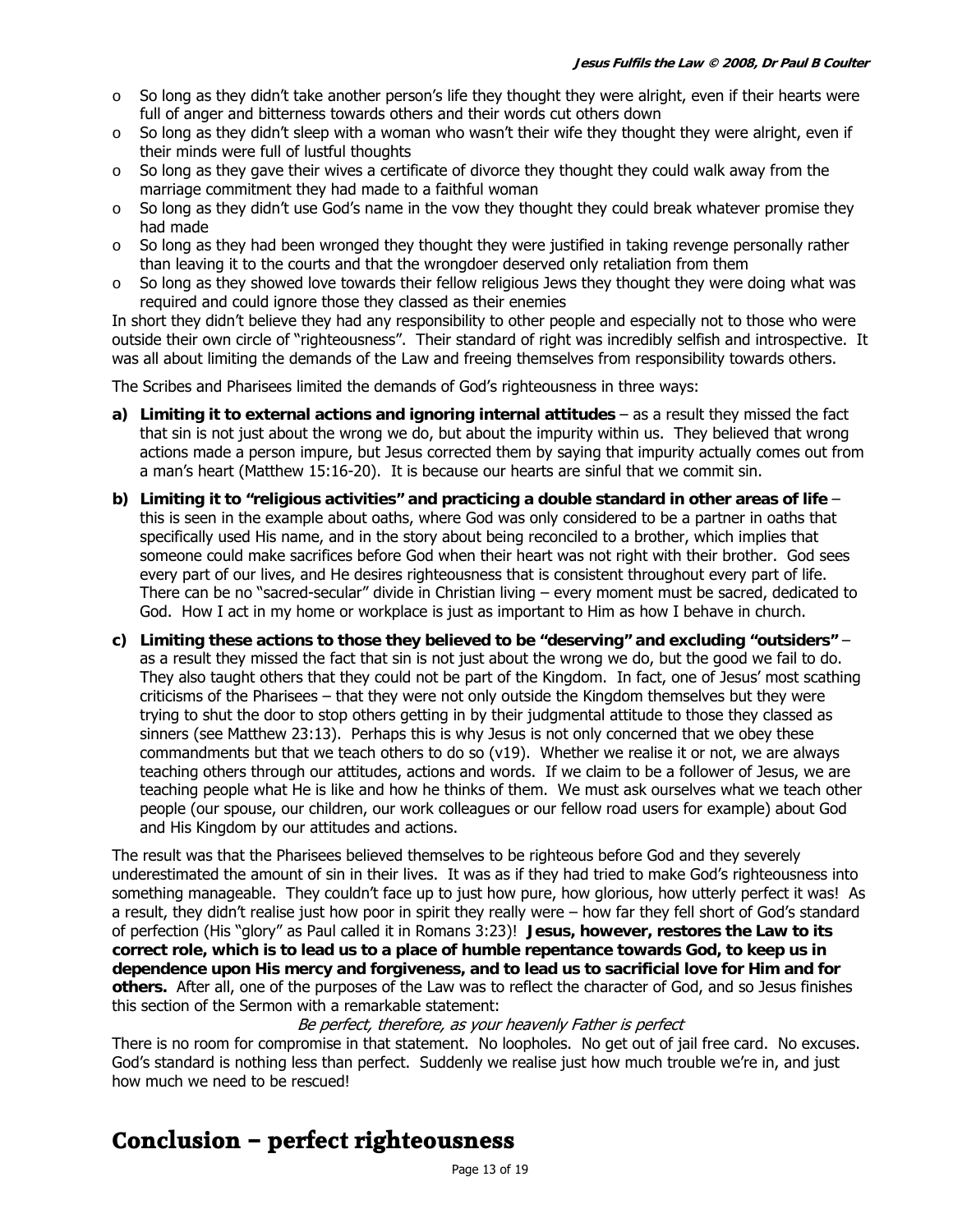The command to be "perfect" undoubtedly links back to Jesus' statement in v20 about a righteousness that surpasses the Scribes and Pharisees. The standard of righteousness in God's Kingdom is to be *perfect* as our Father is perfect. This statement echoes the Old Testament call to "be holy as I am holy", which is a refrain repeated five times in Leviticus ( 11:44; 11:45; 19:2; 20:7; 20:26) and which is also quoted in I Peter 1:16. The allusion would not have been lost on Jesus' listeners who were familiar with the Old Testament. The problem was that the Scribes had lessened the meaning of "holy" to something they could cope with. Jesus restores it to its full extent by using the word "perfect".

The word translated "perfect" is *teleios*. It means mature or complete. William Barclay, in his commentary on Matthew, explains its meaning well:

It has nothing to do with what we might call abstract, philosophical, metaphysical perfection. A victim which is fit for a sacrifice to God, that is a victim which is without blemish, is teleios. A man who has reached his full-grown stature is teleios in contradiction to a half-grown lad. A student who has reached a mature knowledge of his subject is teleios as opposed to a learner who is just beginning, and who as yet has no grasp of things. To put it another way, the Greek idea of perfection is *functional*. A thing is perfect if it fully realizes the purpose for which it was a planned, and designed, and made. In point of fact, that meaning is involved in the derivation of the word. Teleios is the adjective formed from the noun *telos. Telos* means an *end*, a *purpose*, an *aim*, a *qoal*. A thing is *teleios* if it realizes

the purpose for which it was planned; a man is perfect if he realizes the purpose for which he was created The ultimate purpose for which we are created is to be like God – to reflect His character and to live in relationship with Him; to be transformed into His likeness – and in so being to show others what He is like! This was part of God's purpose for the nation of Israel too, but one in which they repeatedly failed because they limited the Law's demands to be all about them and God. They failed to fulfil their responsibility to witness to the rest of the world. The book of Jonah is a powerful and tragic example of this attitude, as are the Pharisees, who even failed to recognise their responsibility to bring Jews who they deemed to be "sinners" into the blessing of God's mercy, never mind those outside Israel who they counted as their "enemies" (the Samaritans and the Gentiles).

Jesus calls us to complete righteousness. A righteousness that is genuine because it flows from the inside of our being outwards to others. A righteousness that is complete because it does not fall short by picking and choosing who will benefit from it. A righteousness that starts with the humble faith in God that the Beatitudes call us to and that expresses itself in good deeds that shine out to a world that needs to know about God (5:13-16). To be complete in righteousness includes being complete:

- $\circ$  in self-control and humility (v21-26)
- $\circ$  in purity (v27-30)
- o in faithfulness (v31-32)
- o in honesty (v33-37)
- o in forgiveness (v38-42)
- $\circ$  in love (v43-47)

Notice the parallel with many of the qualities described by Paul in Galatians 5:22-23 as the "fruit of the Spirit". No wonder Paul can say of these qualities that "against such things there is no law". Even the fruit metaphor is an echo of the Sermon on the Mount (7:16-20). The perfect righteousness that surpasses that of the Scribes and Pharisees is produced in us as the Spirit leads us, empowers us and transforms us.

Perhaps you are still wondering how it could be possible to live up to this standard? Has anyone ever succeeded? There was one person who succeeded fully – Christ Himself. He demonstrated perfect righteousness in every respect. In particular, if we look at Christ's last three examples, we can see Him fulfilling them at the very end of His life on earth:

- a) Oaths when He was on trial He spoke truthfully, letting His yes be yes
- b) Revenge when He was mocked and beaten by soldiers, he did not retaliate

c) Love – when He was crucified be prayed for those who nailed Him to the cross "Father forgive them" Christ's fulfillment of the standard has become our perfect example, but more than that His fulfillment of the standard qualified Him to become the perfect sacrifice for our sins. He was made perfect (teleios) through suffering (Hebrews 2:10) and so was able to be the author of salvation. This certainly doesn't mean that something was lacking in Christ but that without the experience of the perfect life He lived and the suffering He endured, He became able to be our sacrifice and High Priest. Christ dealt with the problem of sin and took the penalty that we deserved. He fulfilled the Law's demands so that we can be made right with God. We stand perfect in Him. He became sin for us so that we can become God's righteousness (II Corinthians 5:21). Before God we stand righteous, not because of our own actions but because of Christ's death for us.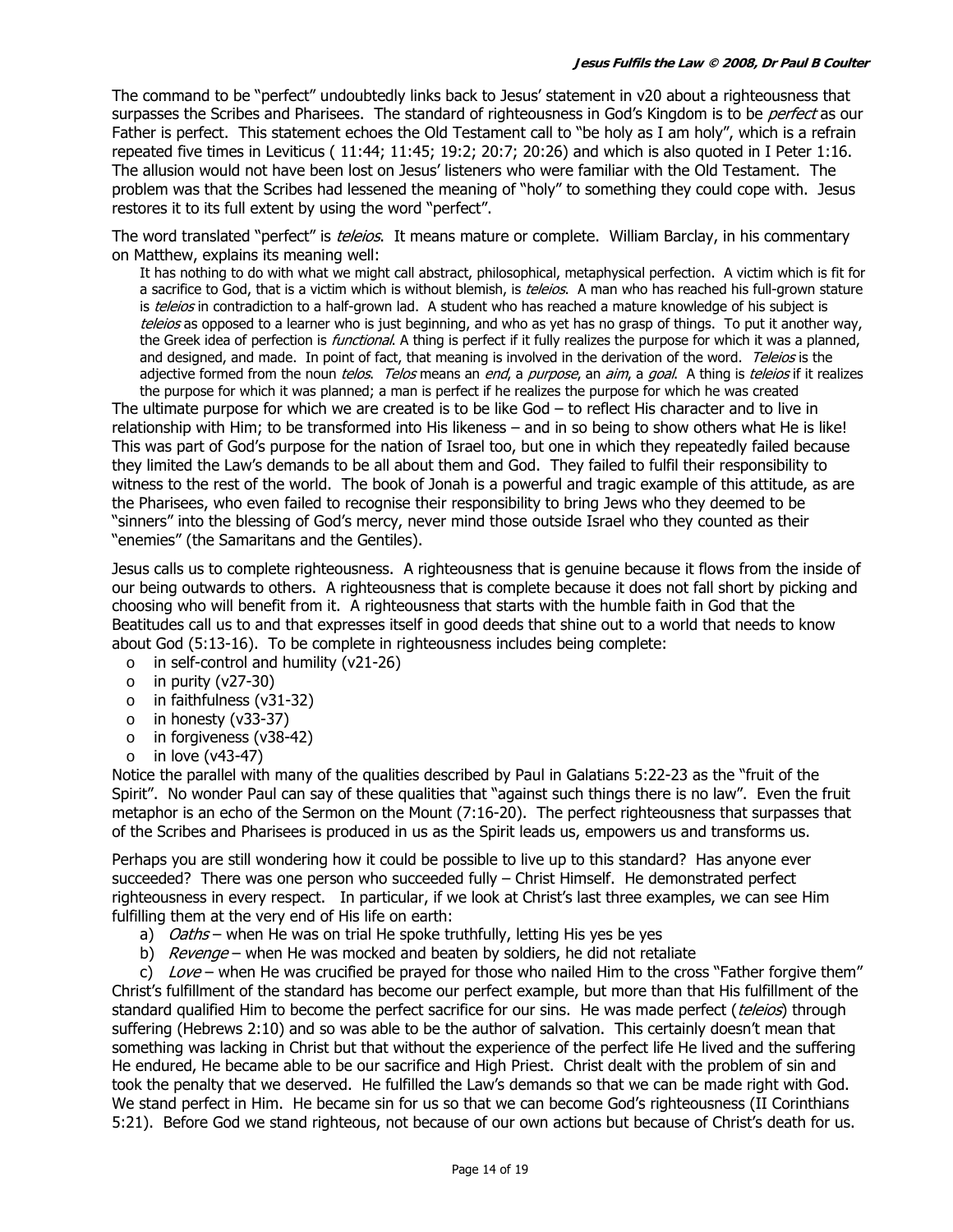In addition to this, it is possible for us to become righteous in our own character and actions. How can this happen? Only through the relationship that this Sermon presupposes and calls us to  $-$  a relationship with God as His children. Jesus speaks of God as "your Father" 15 times in the Sermon on the Mount (in 5:16, 5:45, 5:48, 6:1, 6:4, 6:6 twice, 6:8, 6:14, 6:15, 6:18 twice, 6:26, 6:32 and 7:11). In addition, He teaches the disciples to pray "Our Father" in the Lord's Prayer (6:9). Outside the Sermon "your Father" is rare – it appears twice in Matthew 10, once in Mark (11:25) and four times in Luke (6:36; 11:13; 12:30; 12:32). The issue of who is a child of God had been raised by John the Baptist earlier in Matthew 3:9, when he said to the Pharisees and Sadducees:

And do not think you can say to yourselves, 'We have Abraham as our father.' I tell you that out of these stones God can raise up children for Abraham.

John's challenge then was to show fruit in keeping with repentance and he warned that the judgement was coming and that one was coming soon who would baptise people with the Holy Spirit and with fire. Jesus now speaks to His disciples as children of God. He has come to open up a new relationship with God and to transform people by baptising them in the Holy Spirit so that they become capable of true righteousness.

Is this relationship with God as Father real in your life? God cares about our hearts – He cannot be fooled and He is not interested in empty ritual or deeds that are intended to impress Him or others. You need simply to come to Him in humility and ask Him to forgive you on the basis of Christ's death in your place. It is only by having righteousness that surpasses the Pharisees that we can enter the Kingdom of Heaven (v20). This is not the only statement that Christ made about entering the Kingdom. In fact He speaks 16 times in the Gospels about entering the Kingdom. These occurrences are listed in Part 3 of the Appendix, but their teaching can be summarised in the following statement:

#### to enter the Kingdom we must come to God in humility and repentance, be born again by the Holy Spirit, being made right before God so that we become people who by nature do His will.

To be born again through the Spirit of God (John 3:5) is necessary for us to begin to have righteousness that surpasses that of the Pharisees, and both are therefore necessary for us to enter the Kingdom.

If we are already in this relationship with God as Father then we need to deepen it. We must take sin seriously in our lives. Sin is a much bigger problem than we realise. It is not simply the wrong we do, but the right we fail to do. It is not simply the wrong actions we commit (sins) but the rebellious, arrogant selfishness of our hearts (sin). We don't just need a morality that will keep us from doing wrong things, we need a Saviour who can rescue us from ourselves and can transform our hearts so that we both desire to and are able to do what is right. The biggest problem with sin is that it obscures our view of God  $(5:8)$  – it creates a barrier in our relationship with Him. We must seek reconciliation. We must pray for those who irritate or hurt us. We must follow the Spirit's leading in everything and allow Him to produce His fruit in our lives (Gal 5:22).

More than this, we can become a community of believers in our local church who reflect the values of God's Kingdom, and who live out perfect righteousness. We can be the people who have that something more  $$ who are known for their love not only for one another but for those on the outside, and who greet not only their brothers and sisters but also the strangers in their midst.

The question I had to ask myself as I prepared for this teaching was do I really desire to become like this? Am I really hungry for righteousness? I am often, like the Pharisees, much better at seeming to care about righteousness in others, especially in their behaviour, but less bothered by impatience and loss of control in myself. I judge the actions of others and ignore the hardness that is in me. We need to stop trying to justify ourselves or wriggle out of our responsibilities. Must not try to limit own sinfulness or settle for less than perfect righteousness. May God teach us as we depend on Him and may His Spirit transform us!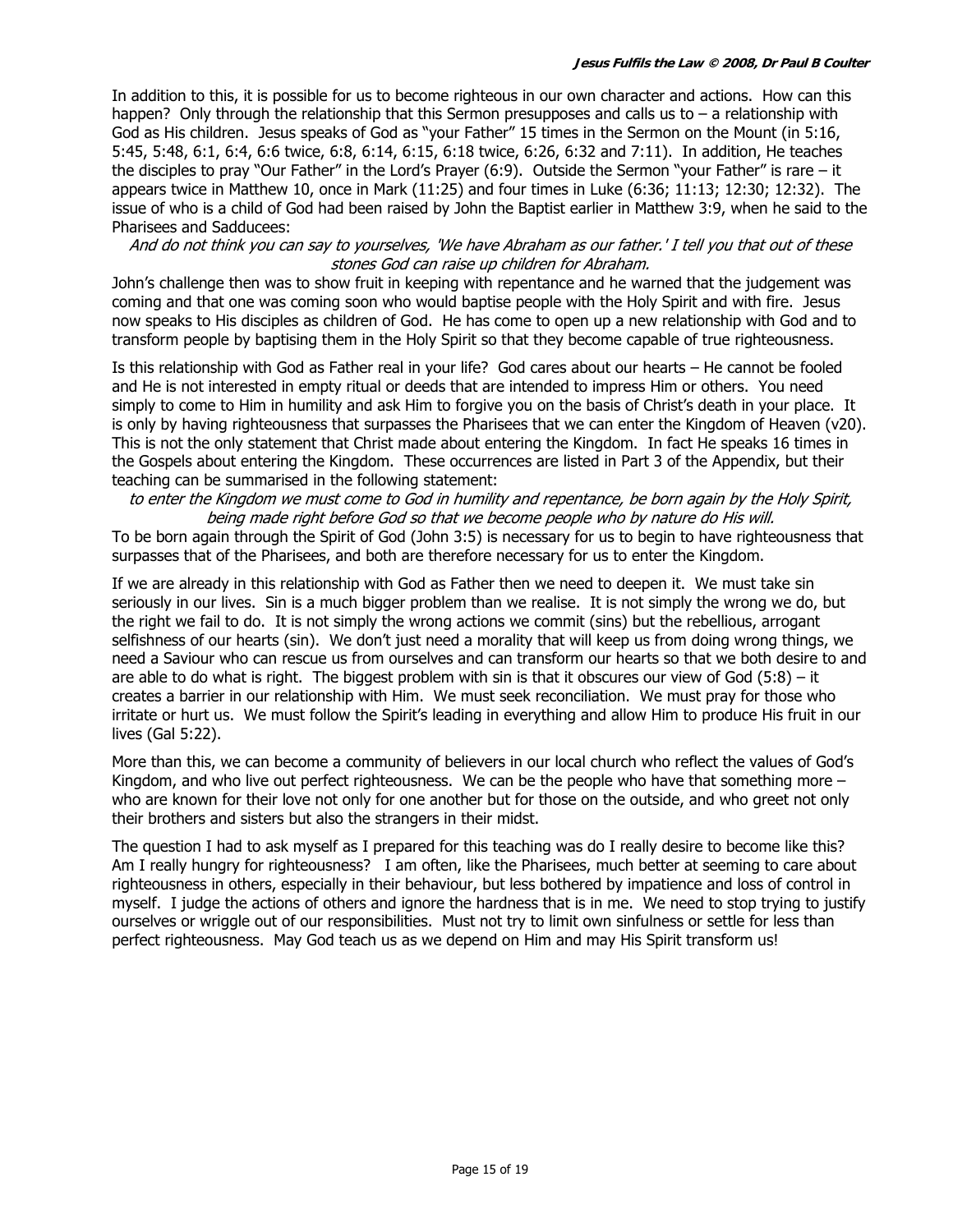# **APPENDIX**

## **1. Gandhi on the Sermon on the Mount**

Early in his life, Mohandas Karamchand Gandhi had been reading the Bible to keep a promise he had made to a friend. He found the Old Testament extremely difficult going. He disliked the Book of Numbers. But the New Testament produced a different impression, especially the Sermon on the Mount which went straight to his heart. The verses about not resisting evil but offering the other cheek and giving the cloak to one who asked for one's coat delighted him beyond measure. They reminded him about something he had learned in his childhood about returning with gladness good for evil done.

"I did once seriously think of embracing the Christian faith," Gandhi told Millie Polak, the wife of one of his earliest disciples. "The gentle figure of Christ, so patient, so kind, so loving, so full of forgiveness that he taught his followers not to retaliate when abused or struck, but to turn the other cheek, I thought it was a beautiful example of the perfect man..."

However, on another occasion, he said he could accept Jesus "as a martyr, an embodiment of sacrifice, and a divine teacher, but not as the most perfect man ever born. His death on the Cross was a great example to the world, but that there was anything like a mysterious or miraculous virtue in it, my heart could not accept."

"The message of Jesus as I understand it," said Gandhi, "is contained in the Sermon on the Mount unadulterated and taken as a whole... If then I had to face only the Sermon on the Mount and my own interpretation of it, I should not hesitate to say, 'Oh, yes, I am a Christian.' But negatively I can tell you that in my humble opinion, what passes as Christianity is a negation of the Sermon on the Mount... I am speaking of the Christian belief, of Christianity as it is understood in the west."

## **2. 15 occurrences of "your Father" in the Sermon on the Mount**

- 1. **5:16**: In the same way, let your light shine before men, that they may see your good deeds and praise **your Father** in heaven.
- 2. **5:45**: that you may be sons of **your Father** in heaven.
- 3. **5:48**: Be perfect, therefore, as **your** heavenly **Father** is perfect
- 4. **6:1**: "Be careful not to do your 'acts of righteousness' before men, to be seen by them. If you do, you will have no reward from **your Father** in heaven.
- 5. **6:4**: so that your giving may be in secret. Then **your Father**, who sees what is done in secret, will reward you.
- 6. **6:6**: But when you pray, go into your room, close the door and pray to **your Father**, who is unseen…
- 7. **6:6**: … Then **your Father**, who sees what is done in secret, will reward you.
- 8. **6:8**: Do not be like them, for your Father knows what you need before you ask him.
- 9. **6:14**: For if you forgive men when they sin against you, **your** heavenly **Father** will also forgive you.
- 10. **6:15**: But if you do not forgive men their sins, **your Father** will not forgive your sins.
- 11. **6:18**: so that it will not be obvious to men that you are fasting, but only to **your Father**, who is unseen; …
- 12. **6:18**: … and **your Father**, who sees what is done in secret, will reward you.
- 13. **6:26**: Look at the birds of the air; they do not sow or reap or store away in barns, and yet **your** heavenly **Father** feeds them. Are you not much more valuable than they?
- 14. **6:32**: For the pagans run after all these things, and **your** heavenly **Father** knows that you need them.
- 15. **7:11**: If you, then, though you are evil, know how to give good gifts to your children, how much more will **your Father** in heaven give good gifts to those who ask him!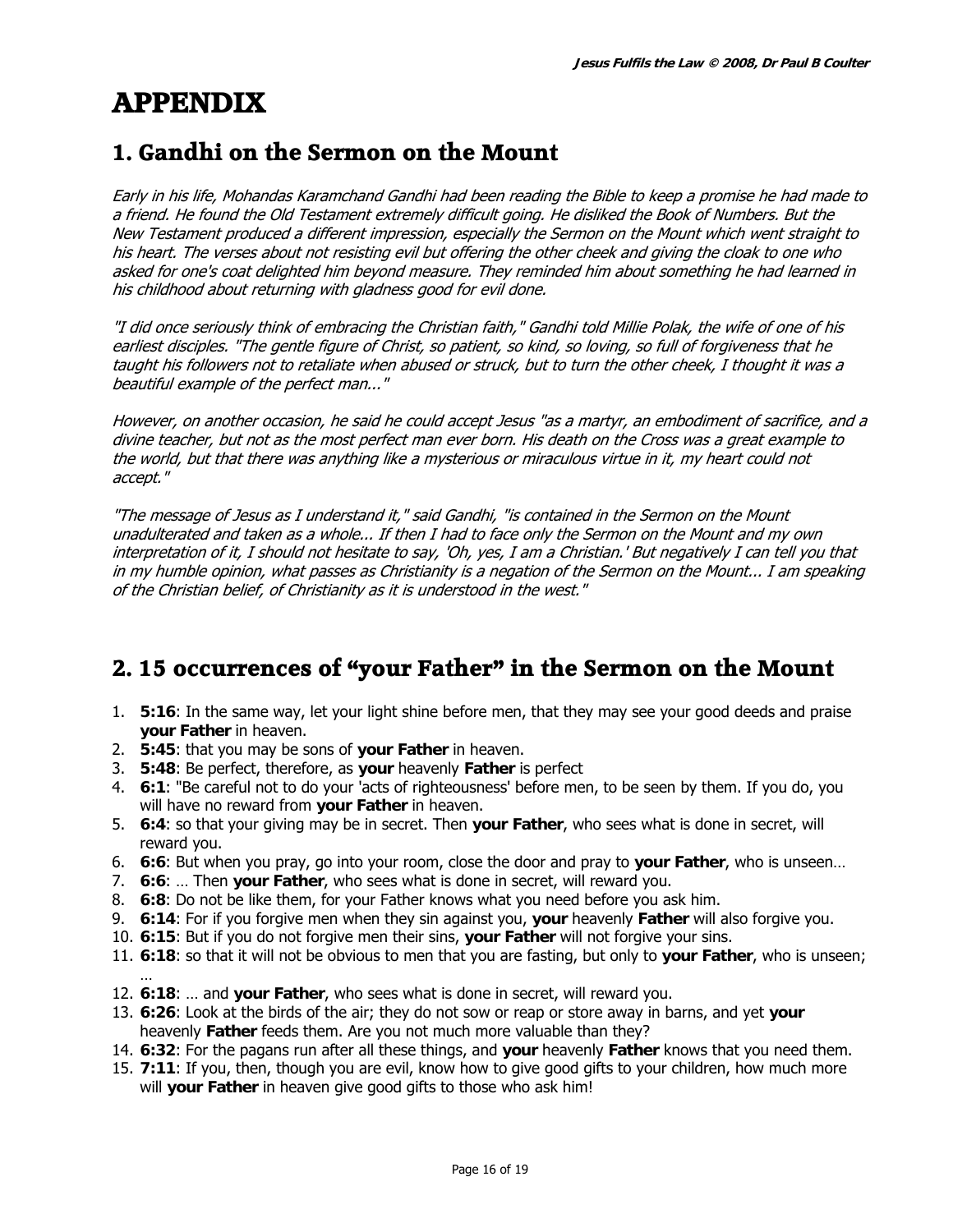## **3. Jesus on entering the Kingdom**

- 1. **Matthew 5:20**: For I tell you that unless your righteousness surpasses that of the Pharisees and the teachers of the law, you will certainly not **enter** the **kingdom** of heaven.
- 2. **Matthew 7:21**: "Not everyone who says to me, 'Lord, Lord,' will **enter** the **kingdom** of heaven, but only he who does the will of my Father who is in heaven.
- 3. **Matthew 18:3**: And he said: "I tell you the truth, unless you change and become like little children, you will never **enter** the **kingdom** of heaven.
- 4. **Matthew 19:23**: Then Jesus said to his disciples, "I tell you the truth, it is hard for a rich man to **enter** the **kingdom** of heaven.
- 5. **Matthew 19:24**: Again I tell you, it is easier for a camel to go through the eye of a needle than for a rich man to **enter** the **kingdom** of God."
- 6. **Matthew 21:32**: Jesus said to them, "I tell you the truth, the tax collectors and the prostitutes are **enter**ing the **kingdom** of God ahead of you. For John came to you to show you the way of righteousness, and you did not believe him, but the tax collectors and the prostitutes did. And even after you saw this, you did not repent and believe him.
- 7. **Matthew 23:13**: "Woe to you, teachers of the law and Pharisees, you hypocrites! You shut the **kingdom** of heaven in men's faces. You yourselves do not **enter**, nor will you let those **enter** who are trying to.
- 8. **Mark 9:47**: And if your eye causes you to sin, pluck it out. It is better for you to **enter** the **kingdom** of God with one eye than to have two eyes and be thrown into hell,
- 9. **Mark 10:15**: I tell you the truth, anyone who will not receive the **kingdom** of God like a little child will never **enter** it."
- 10. **Mark 10:23**: Jesus looked around and said to his disciples, "How hard it is for the rich to **enter** the **kingdom** of God!"
- 11. **Mark 10:24**: The disciples were amazed at his words. But Jesus said again, "Children, how hard it is to **enter** the **kingdom** of God!
- 12. **Mark 10:25**: It is easier for a camel to go through the eye of a needle than for a rich man to **enter** the **kingdom** of God."
- 13. **Luke 18:17**: I tell you the truth, anyone who will not receive the **kingdom** of God like a little child will never **enter** it."
- 14. **Luke 18:24**: Jesus looked at him and said, "How hard it is for the rich to **enter** the **kingdom** of God!
- 15. **Luke 18:25**: Indeed, it is easier for a camel to go through the eye of a needle than for a rich man to **enter** the **kingdom** of God."
- 16. **John 3:5**: Jesus answered, "I tell you the truth, no one can **enter** the **kingdom** of God unless he is born of water and the Spirit.

#### **Summary**

To enter the Kingdom must:

- a) Have righteousness that surpasses the Pharisees (Matthew 5:20)
- b) Do the will of the Father (Matthew 7:21)
- c) Change and become like little children (Matthew 18:3)
- d) Repent (Matthew 21:32)
- e) Receive it like a little child (Mark 10:15; Luke 18:17)
- f) Be born of water and the Spirit (John 3:5)

These six statements can be summarised in one:

#### to enter the Kingdom we must come to God in humility and repentance, be born again by the Holy Spirit, being made right before God so that we become people who by nature do His will.

Barriers to entering the Kingdom:

- (i) Being rich (Matthew 19:24; Mark 10:23-25; Luke 18:24-25) material possessions can so easily distract us from the Kingdom and keep us from faith in God
- (ii) Teachers who shut the door (Matthew 23:13) the Pharisees had become barriers to others entering the Kingdom because of the distorted view of it they were presenting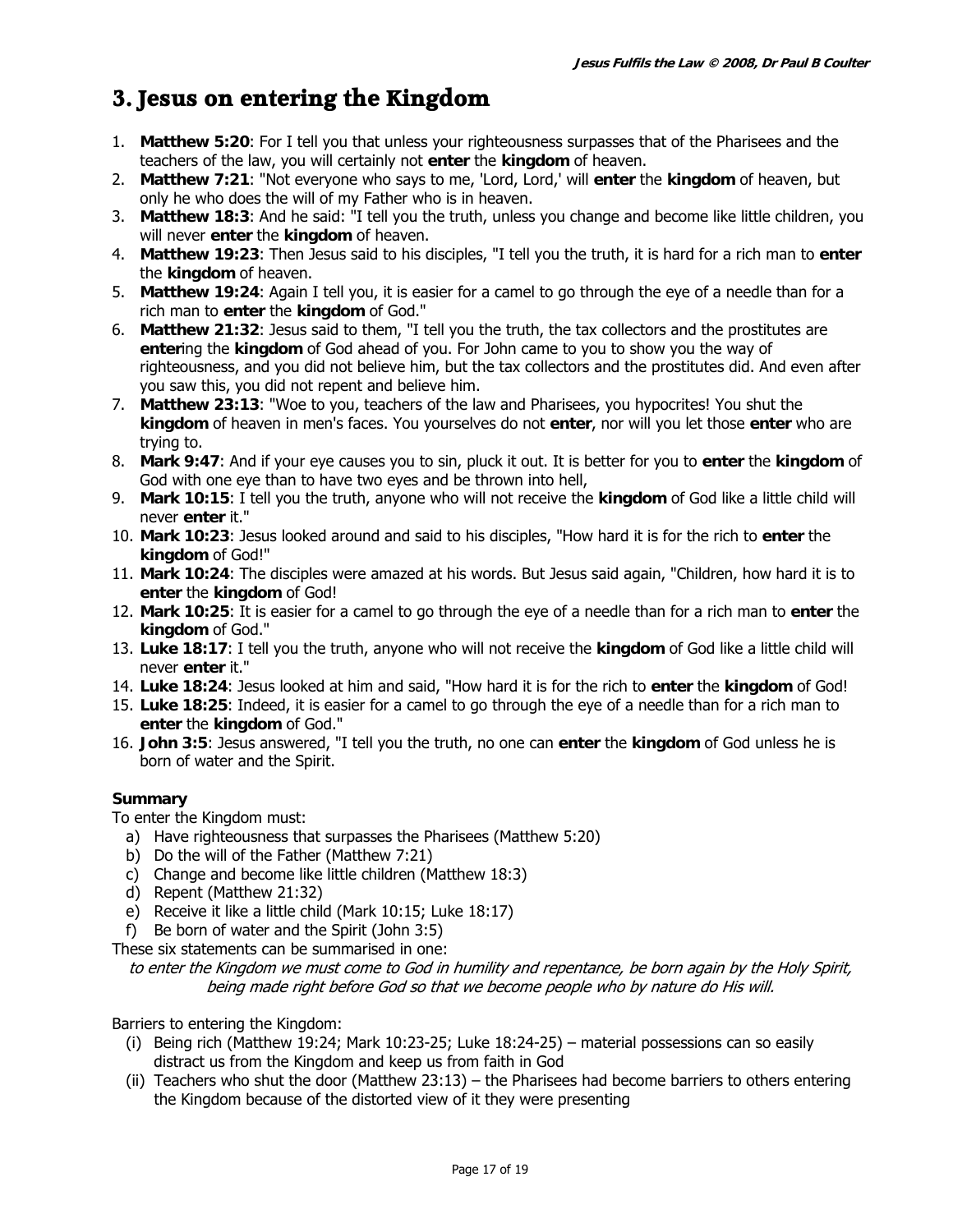## **4. Summary of Jesus' Six Worked Examples**

| <b>Subject</b>                 | <b>Murder</b>                                                                                                                                                                   | <b>Adultery</b>                                                                                                                                                                                    | <b>Divorce</b>                                                                                                                                                                          | <b>Oaths</b>                                                                                                                                | <b>Revenge</b>                                                                                                                                                                               | Love                                                                                                                                                                                                   |
|--------------------------------|---------------------------------------------------------------------------------------------------------------------------------------------------------------------------------|----------------------------------------------------------------------------------------------------------------------------------------------------------------------------------------------------|-----------------------------------------------------------------------------------------------------------------------------------------------------------------------------------------|---------------------------------------------------------------------------------------------------------------------------------------------|----------------------------------------------------------------------------------------------------------------------------------------------------------------------------------------------|--------------------------------------------------------------------------------------------------------------------------------------------------------------------------------------------------------|
| <b>Verses</b>                  | $21 - 26$                                                                                                                                                                       | $27 - 30$                                                                                                                                                                                          | $31 - 32$                                                                                                                                                                               | 33-37                                                                                                                                       | 38-42                                                                                                                                                                                        | 43-48                                                                                                                                                                                                  |
| <b>Original Law</b>            | Exodus 20:13 -<br>correctly quoted                                                                                                                                              | Exodus $20:14-$<br>correctly quoted                                                                                                                                                                | Deuteronomy 24:1 -<br>concession made into<br>Law                                                                                                                                       | No OT passage<br>quoted but fairly<br>summarises passages<br>like Ex 20:7; Lev<br>19:12; Num 30:2                                           | Exodus 21:24;<br>Leviticus 24:20;<br>Deuteronomy 19:21 -<br>quoted correctly                                                                                                                 | Leviticus 19:18, but<br>phrase "as yourself"<br>left out and "and hate<br>your enemies" added                                                                                                          |
| Core problem<br>with tradition |                                                                                                                                                                                 | Ignored the attitude of heart                                                                                                                                                                      | Created a loophole to escape the Law's<br>demands                                                                                                                                       |                                                                                                                                             | Distorted the Law either by wrong application<br>or by addition or subtraction                                                                                                               |                                                                                                                                                                                                        |
| Jesus<br>restores the<br>Law   | Anger is as serious as<br>murder $-$ it has three<br>stages:<br>Burning grudge<br>a)<br>b)<br>Contempt (raca)<br>Malice ("fool")<br>C)                                          | Lustful thoughts are<br>as serious as adultery.                                                                                                                                                    | Divorce is only<br>permissible in cases<br>of sexual<br>unfaithfulness<br>( <i>porneia</i> ) – otherwise<br>the woman and<br>anyone she marries<br>subsequently<br>becomes an adulterer | Our word should be<br>binding whatever<br>formulation of words<br>we use. A simple yes<br>or no should be<br>sufficient to bind us.         | This principle was<br>intended for the law<br>courts, not to be<br>applied to personal<br>grievances. We are<br>to overcome evil with<br>good by not resisting<br>evil people.               | The command to love<br>our neighbour means<br>that we must love our<br>enemies as well.                                                                                                                |
| Illustration(s)                | Brother you<br>$\circ$<br>wronged $-$ be<br>reconciled before<br>bringing offering<br>o Adversary taking<br>you to court $-$ pay<br>your debt before<br>you even reach<br>court | $\circ$ If eye causes to sin<br>gouge it out<br>$\circ$ If hand causes to<br>sin, cut it off<br>It is better to lose one<br>part of the body than<br>for the whole body to<br>be thrown into Hell. | <b>NONE</b>                                                                                                                                                                             | <b>NONE</b>                                                                                                                                 | o Turn the other<br>cheek<br>o Give away our cloak<br>as well as our tunic<br>$\circ$ Go the extra mile<br>Give to everyone who<br>asks us and to<br>everyone who wants<br>to borrow from us | o Love for our<br>enemies is a mark<br>of the family-<br>likeness of God,<br>who blesses good<br>and evil alike<br>$\circ$ Even the tax<br>collectors and<br>pagans love those<br>who are like them    |
| The point                      | Our duty to others is<br>not only not to kill<br>them but to treat<br>them with respect.<br>Sin is not simply the<br>wrong we do, but the<br>right we fail to do.               | Sin is not simply the<br>wrong things we do,<br>but also wrong<br>thoughts. We must<br>treat sin ruthlessly.                                                                                       | Sin is not simply<br>about our actions but<br>also the effect we<br>have on others.<br>Marriage is supposed<br>to be taken seriously.                                                   | God cannot be<br>excluded from certain<br>areas of our life. He<br>sees everything and<br>expects honesty in<br>every part of our<br>lives. | Evil must be<br>overcome by good.<br>Sin against us by<br>others does not<br>excuse a sinful<br>response on our part.                                                                        | Sin is not simply to do<br>wrong but also to fail<br>to do right. We<br>cannot exclude people<br>from our duty to love<br>others simply because<br>we would naturally<br>classify them as our<br>enemy |